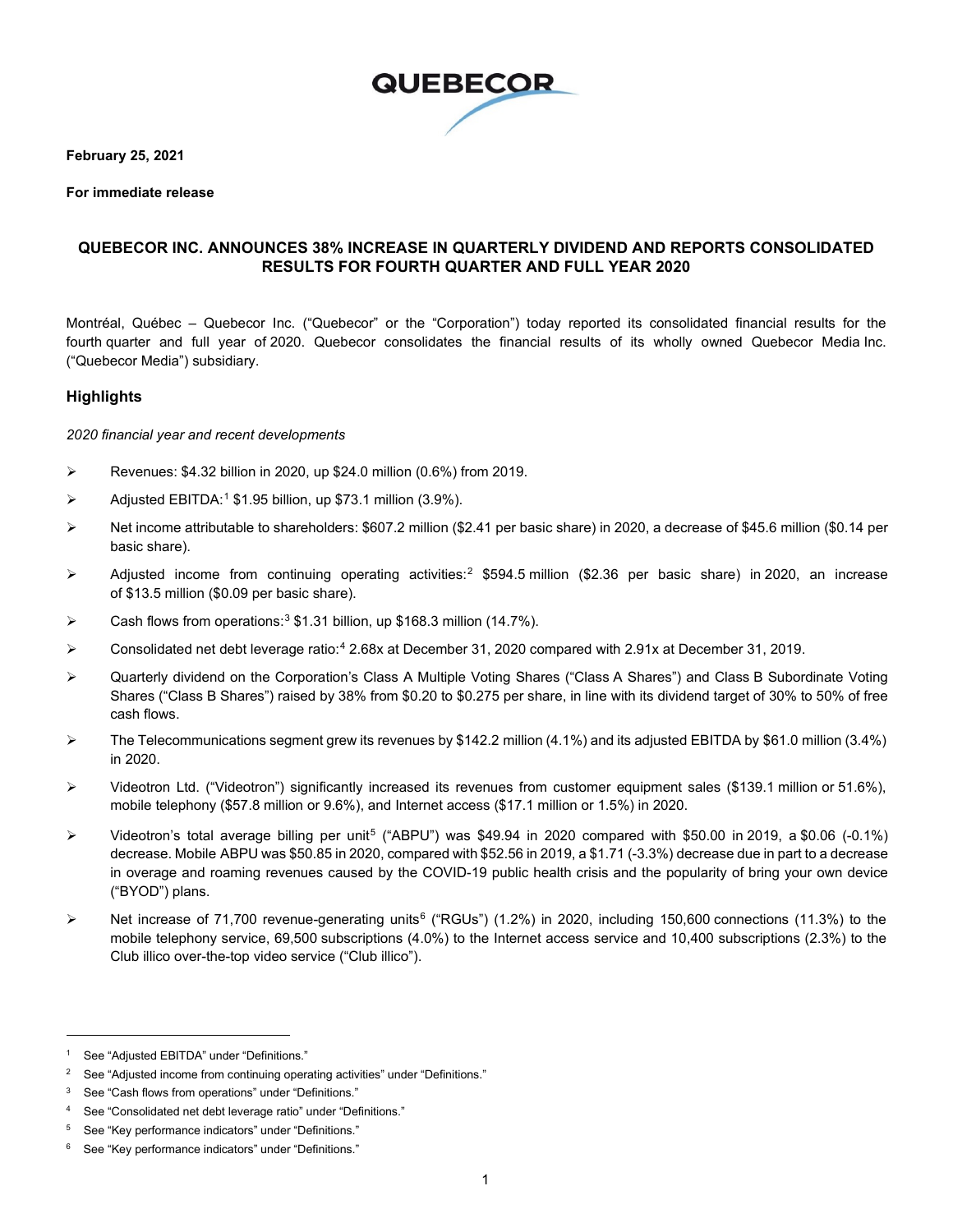- $\triangleright$  On February 10, 2021, the Sports and Entertainment segment announced the acquisition of Les Disques Audiogramme inc. The addition of the largest independent French-language record label in North America positions the segment to continue supporting talented Québec artists and disseminating and promoting Québec music.
- $\triangleright$  On January 22, 2021, Videotron issued \$650.0 million aggregate principal amount of 3.125% Senior Notes maturing on January 15, 2031, for net proceeds of \$644.1 million, net of financing fees of \$5.9 million. Videotron intends to use the proceeds from this offering for general corporate purposes, including, without limitation, the repayment of a portion of its current debt.
- On December 15, 2020, Videotron announced the launch of its 5G network, with service to be phased in first in the City of Montréal and then rolled out in other parts of Québec. This state-of-the-art technology offers customers faster upload and download speeds and supports the introduction of new applications.
- On June 17, 2020, the Sports and Entertainment segment announced the acquisition of the Théâtre Capitole in Québec City. The acquisition of the unique, hundred-year-old, 1,300-seat venue will enhance the Québec City entertainment scene.
- From March 13 through June 30, 2020, and December 20, 2020 through January 3, 2021, Videotron suspended data caps on all of its customers' residential and business Internet plans to support the implementation of effective teleworking arrangements at Québec businesses and enable customers to stay connected with loved ones during the COVID-19 pandemic. From March 13 to June 30, 2020, Videotron also cancelled roaming charges outside Canada and the Daily Traveller Pass fee.
- TVA Group Inc. ("TVA Group") took a series of initiatives in the spring of 2020 to support Quebecers during the first COVID-19 lockdown. The television event *Une chance qu'on s'a*, broadcast in partnership with the Government of Québec and Télé-Québec, raised \$2.0 million for organizations that help isolated seniors and victims of domestic violence. The daily program *Ça va bien aller*, which started airing on April 6, 2020, lessened the sense of isolation by keeping viewers informed of initiatives across Québec. Finally, the all-news channel LCN was unscrambled to help Quebecers stay abreast of developments in the health crisis in real time.
- $\triangleright$  To alleviate the isolation of youths in rehabilitation centres and seniors in long-term care facilities during the pandemic, Videotron donated 1,000 smartphones with unlimited plans in April 2020. Quebecor and the Fondation Chopin-Péladeau also supported the Food Banks of Quebec network by joining forces with La Tablée des Chefs in the "Cuisines Solidaires" project.

#### *Fourth quarter 2020*

- $\triangleright$  Revenues: \$1.15 billion, up \$10.6 million (0.9%).
- $\triangleright$  Adjusted EBITDA: \$526.8 million, up \$32.3 million (6.5%).
- $\triangleright$  Adjusted EBITDA increased in the Telecommunications segment by \$19.0 million (4.1%) and in the Media segment by \$10.3 million (29.2%).
- $\triangleright$  Net income attributable to shareholders: \$159.8 million (\$0.64 per basic share) in the fourth quarter of 2020, an increase of \$14.7 million (\$0.07 per basic share).
- $\triangleright$  Adjusted income from continuing operating activities: \$165.0 million (\$0.66 per basic share) in the fourth quarter of 2020, a \$5.4 million increase.
- $\triangleright$  Cash flows from operations: \$345.2 million, up \$84.7 million (32.5%).
- $\triangleright$  Net increase of 43,000 RGUs<sup>[1](#page-1-0)</sup> (0.7%) in the fourth quarter of 2020, including 28,500 connections (2.0%) to the mobile telephony service, 27,000 subscriptions (1.5%) to the Internet access service and 16,800 subscriptions (3.7%) to Club illico.

"As a major corporate citizen and Québec's telecommunications, news and entertainment leader, Quebecor played a prominent role during the COVID-19 pandemic that wreaked havoc throughout 2020," said Pierre Karl Péladeau, President and Chief Executive Officer of Quebecor. "We supported the public by providing our essential services without interruption during the crisis while implementing measures to mitigate the impact on our employees, customers and business partners. For example, we took practical steps throughout the year to help our customers stay connected, informed and entertained in this challenging time, and we provided financial assistance to our employees who were affected by the pandemic.

"Our prudent management of our operations and our balance sheet served us particularly well in 2020. We controlled our operating costs and adjusted our capital expenditures for physical and intangible assets to maintain our industry-leading status going forward

<span id="page-1-0"></span><sup>&</sup>lt;sup>1</sup> The numbers for the end of the third quarter of 2020 have been lowered by 6,900 RGUs (reflecting reductions in customer growth of 5,200 an 1,700 in the first and second quarters of 2020 respectively) to correct an irregularity discovered in the RGU growth compilation systems.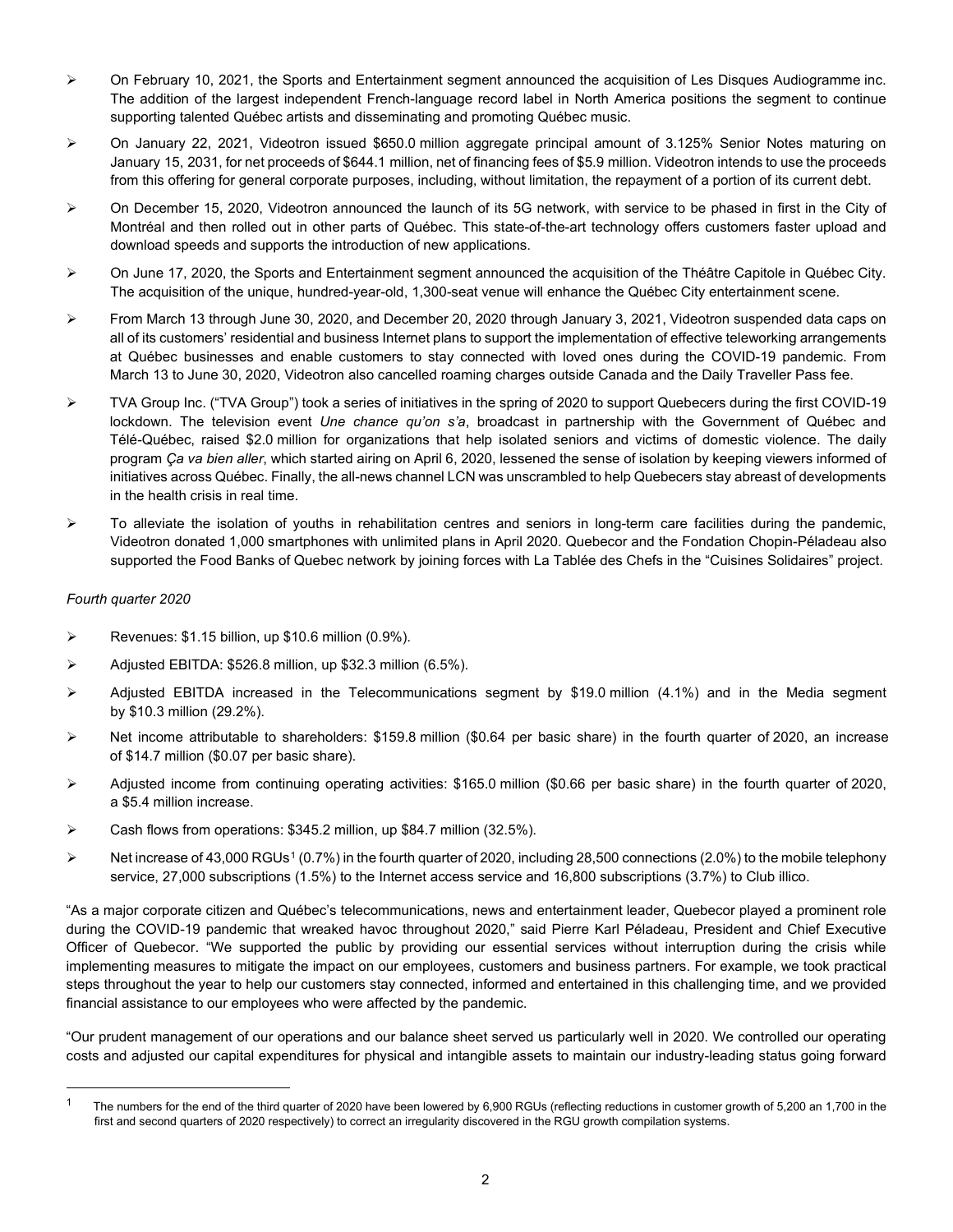while being prepared to deal with future challenges. At the same time, we were able to continue the roll-out of our latest technological innovations. For example, our new Helix and Fizz services have been a resounding success, making a strong contribution to growing our customer base and our profitability. As a result, despite the difficult business environment created by the pandemic and its impact on some of our operations, we posted a 3.9% increase in adjusted EBITDA and a 14.7% increase in cash flow from operations in 2020. We reduced our debt-to-equity ratio from 2.91x in 2019 to 2.68x in 2020. Our performance in the fourth quarter of 2020 also contributed to these positive results, with increases of 6.5% in adjusted EBITDA and 32.5% in cash flows from operations," Pierre Karl Péladeau stated.

"As a provider of essential services subject to unprecedented demand, I am proud of what we accomplished at Videotron in 2020," said Jean-François Pruneau, President and Chief Executive Officer of Videotron. "Thanks to our strategic investments of recent years, Quebecers have been able to count on a reliable, robust network as well as the expertise and professionalism of our dedicated teams across Québec. To connect as many Quebecers as possible, we are pursuing our strategy of expanding our services outside urban areas by innovating and constructing new infrastructure, building on our successes to date.

"Meanwhile, we began the roll-out of our 5G network with a successful first deployment in December 2020, strengthening our industry-leading position and demonstrating our determination to stay at the cutting edge of technological change and delivering a world-class experience for our customers.

"The addition of 150,600 mobile subscriber connections and 69,500 Internet access customers in 2020 is indicative of our ability to acquire new customers and increase our market share in growth sectors. The success of our Helix entertainment and home management platform, which now has more than 677,000 RGUs, is a prime example, as is the growth of Fizz's mobile telephony and Internet access services. Fizz recently placed first for online experience in Canada's telecommunications industry on Léger's WOW Digital Index.

"Finally, Club illico's subscriber base continues to grow, thanks to its rich, diverse selection of programs, including exciting new documentary series and new dramas. We continue investing in these categories and some 30 original productions are currently in development," Jean-François Pruneau concluded.

"Our organization faced multiple COVID-19-related challenges in 2020," noted France Lauzière, President and Chief Executive Officer of TVA Group. "TVA Group posted a \$12.5 million increase in adjusted EBITDA in the fourth quarter of 2020, mainly because of decreased costs due to the late start of the National Hockey League's 2020-2021 season, combined with the various government assistance measures. Our people's sustained efforts to mitigate the impact of the pandemic were also a factor.

"Despite the difficult conditions created by the pandemic, TVA Group continues to evolve and adjust to market transformations. For example, we successfully repositioned the TVA brand in the fall and launched the new TVA+ digital platform, which aims to reach ever more Quebecers and bring viewers together through its content offerings. Our combined market share continued to grow in the fourth quarter of 2020, rising 1.8 percentage points to 38.6%, due in particular to a 2.6-point increase at the LCN all-news channel, which remained the most-watched specialty channel in Québec with a 7.4% market share," added France Lauzière.

"Quebecor's Sports and Entertainment segment was hard hit by the health crisis," said Martin Tremblay, Chief Operating Officer of Quebecor Sports and Entertainment Group. "Most of our shows and events were postponed or cancelled. We have managed our operations so as to protect the viability of the business and to come back even stronger than before after the pandemic. In February 2021, we acquired Les Disques Audiogramme inc., the largest independent French-language record label in North America. As well, we enhanced entertainment offerings in the Québec City area with the acquisition of the Théâtre Capitole in June 2020, and we launched the new QUB musique streaming platform featuring Québec artists. Showcasing Québec artists and supporting the vitality of our culture remain core priorities for us and we are very proud of these acquisitions and initiatives. Expanding our complement of distribution platforms positions us to continue building a diversified ecosystem for the benefit of promoters, artists and everyone in Québec who loves music and culture."

"Videotron strengthened its position as a leading issuer," said Hugues Simard, Chief Financial Officer of Quebecor and Quebecor Media. "I am very pleased with the response to its offering of Senior Notes in the principal amount of \$650.0 million, issued on January 22, 2021. The Notes bear 3.125% interest, the lowest coupon rate ever on the Canadian high-yield note market. This issue, in addition to available liquidity of more than \$1.8 billion, puts us in a strong position heading into the upcoming spectrum auctions and our Note maturities."

"While the pandemic continues to create uncertainty, our ability to execute our strategies in an effective and disciplined manner, our healthy results and balance sheet, and our talented teams give us reason to look to the future with confidence," Pierre Karl Péladeau concluded. "I extend my heartfelt thanks to our employees, who have shown extraordinary resilience and continue providing our customers with the highest standard of service, day after day. I am extremely proud of the outstanding leadership we have shown throughout the year. We will continue investing and growing for the benefit of all our stakeholders."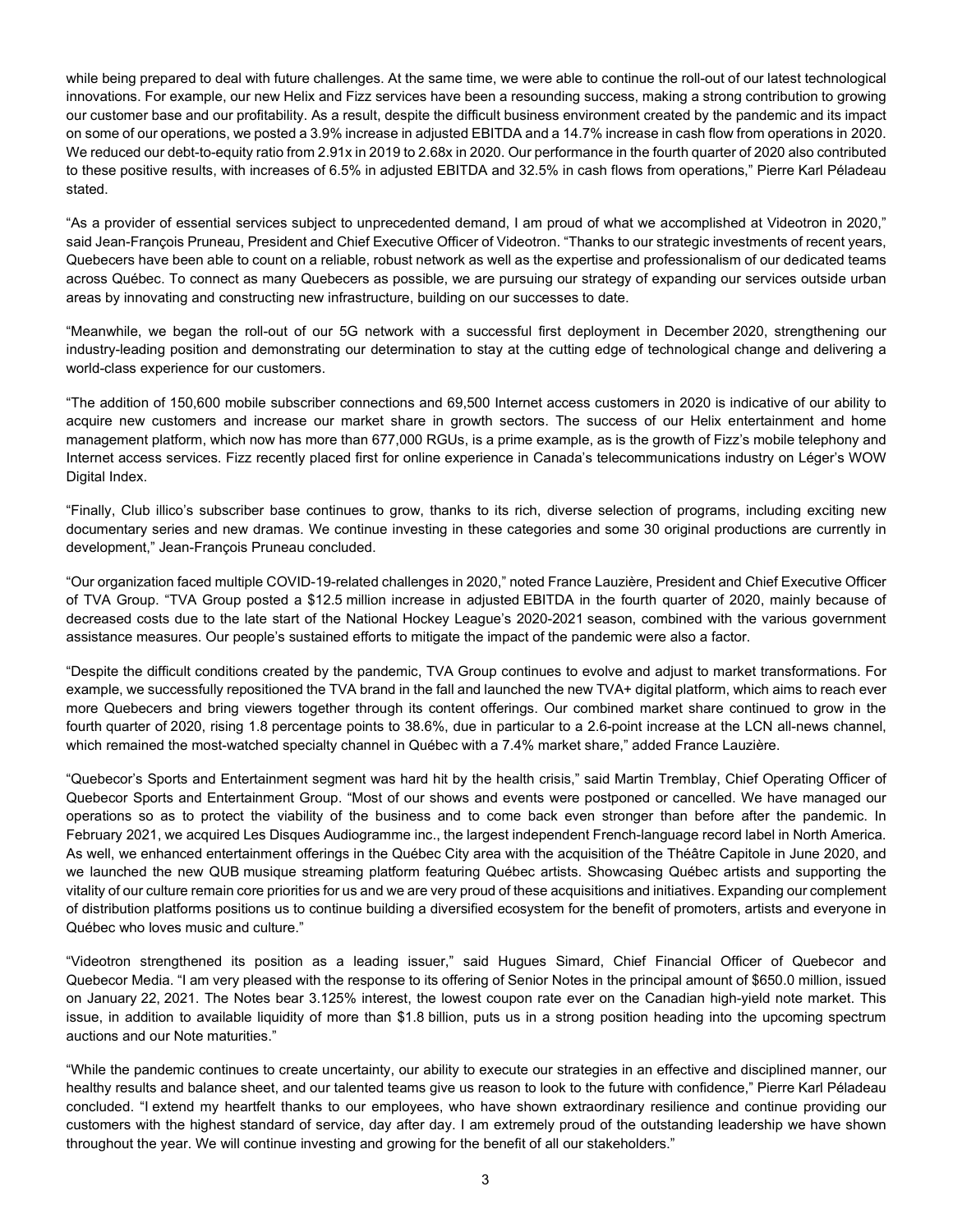#### **COVID-19 public health crisis**

The COVID-19 pandemic is having a significant impact on the economic environment in Canada and around the world. On March 13, 2020, in order to limit the spread of the virus, the Québec government imposed a number of restrictions and special preventive measures, including the suspension of business activities deemed non-essential across Québec. The Québec government subsequently implemented a gradual reopening plan, which was followed at the end of December 2020 by new restrictions and the suspension of some business activities due to the second wave of the pandemic. This health crisis curtailed the operations of many of Quebecor's business partners and led to a significant slowdown in some of the Corporation's segments in 2020. Among other impacts, the restrictions and preventive measures imposed by the Québec government caused a significant reduction in volume at Videotron retail outlets and delays in client migration to its new Helix entertainment and home management platform; lower advertising revenues, a significant decrease in sports events broadcast by the TVA Sports specialty channel, and reduced film and audiovisual content activity in the Media segment; and the cancellation of most shows and events, and the interruption of music and book distribution activities in the Sports and Entertainment segment. Despite the constraints created by this pandemic, Quebecor has continued and will continue to provide essential telecommunications and news services during this health crisis, while safeguarding the health and safety of the public and its employees. Because of the slowdown in the economy, approximately 10% of Quebecor's workforce received benefits in 2020 under the Corporation's assistance program. During the health crisis, this program provides financial assistance to employees temporarily laid-off or to employees on stand-by in addition to the Canadian wage subsidy programs. Due to significant decreases in their revenues, most of the business units in the Media segment and Sports and Entertainment segment qualified for the Emergency Wage Subsidy, and subsidies totalling \$49.6 million were recorded in 2020 as a reduction in employee costs, including \$29.0 million in TVA Group, \$7.5 million in Sports and Entertainment, \$4.6 million in newspapers, \$3.1 million in Quebecor Media Sales and \$2.9 million in NumériQ.

#### **Non-IFRS Financial Measures**

In 2020, the Corporation reviewed the nature and definition of the financial measures not standardized under International Financial Reporting Standards ("IFRS") that it uses. As a result, "cash flows from segment operations" was abandoned and replaced by the new "cash flows from operations" metric. This metric is now used to measure the cash flows generated by the operations of all the business segments, on a consolidated basis, in addition to the cash flows from operations generated by each segment. Furthermore, calculation of this metric will henceforth be based on additions to property, plant and equipment and to intangible assets rather than cash flows used for additions to property, plant and equipment and to intangible assets. As well, the new metric is calculated without taking into account proceeds on disposals. The Corporation also added the "consolidated net debt leverage ratio" measure. The consolidated net debt leverage ratio represents consolidated net debt, excluding convertible debentures, divided by the trailing 12-month adjusted EBITDA. Consolidated net debt, excluding convertible debentures, represents total long-term debt plus bank indebtedness, lease liabilities, the current portion of lease liabilities and liabilities related to derivative financial instruments, less assets related to derivative financial instruments and cash and cash equivalents. The consolidated net debt leverage ratio serves to evaluate the Corporation's financial leverage and is used by management and the Board of Directors in decisions on the Corporation's capital structure, including its financing strategy, and in managing debt maturity risks. The definitions of these new measures are provided under "Definitions" below.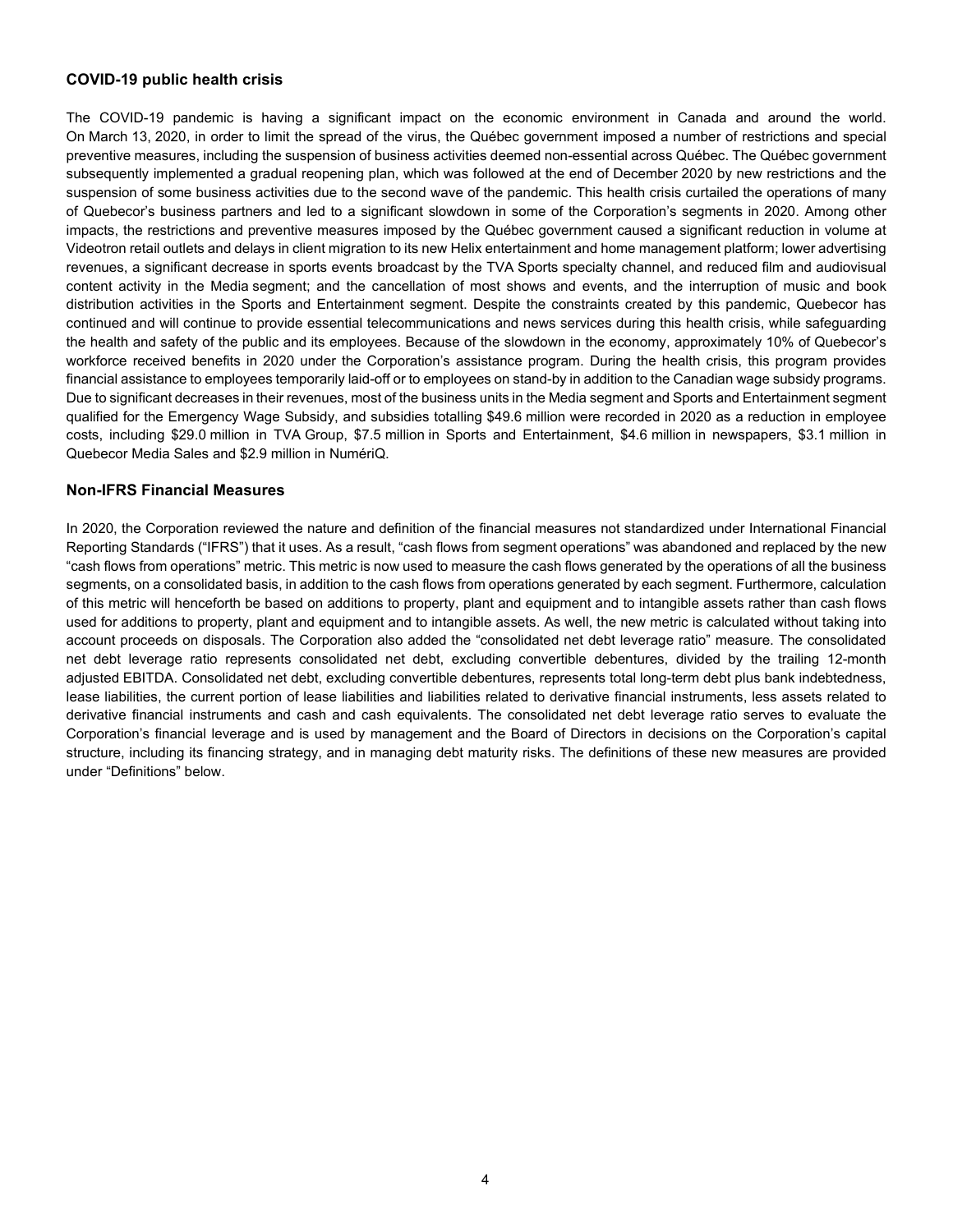### **Financial tables**

### **Table 1**

### **Consolidated summary of income, cash flows and other financial data**

(in millions of Canadian dollars, except number of shares and per basic share data)

|                                                             |               |             | Years ended<br>December 31 |           |    | Three months ended | December 31 |
|-------------------------------------------------------------|---------------|-------------|----------------------------|-----------|----|--------------------|-------------|
|                                                             | 2020          | 2019        |                            | 2018      |    | 2020               | 2019        |
| Income                                                      |               |             |                            |           |    |                    |             |
| Revenues:                                                   |               |             |                            |           |    |                    |             |
| Telecommunications                                          | \$<br>3,622.6 | \$3,480.4   |                            | \$3,382.0 | \$ | 940.9              | \$<br>908.6 |
| Media                                                       | 650.5         | 738.0       |                            | 728.6     |    | 185.8              | 208.0       |
| Sports and Entertainment                                    | 158.0         | 192.2       |                            | 182.1     |    | 48.8               | 54.7        |
| Inter-segment                                               | (113.3)       | (116.8)     |                            | (111.7)   |    | (28.7)             | (35.1)      |
|                                                             | 4,317.8       | 4,293.8     |                            | 4,181.0   |    | 1,146.8            | 1,136.2     |
| Adjusted EBITDA (negative adjusted EBITDA):                 |               |             |                            |           |    |                    |             |
| Telecommunications                                          | 1,864.4       | 1,803.4     |                            | 1,715.6   |    | 481.7              | 462.7       |
| Media                                                       | 82.2          | 74.8        |                            | 60.0      |    | 45.6               | 35.3        |
| Sports and Entertainment                                    | 8.7           | 7.3         |                            | 10.5      |    | 2.1                | 2.6         |
| <b>Head Office</b>                                          | (2.7)         | (6.0)       |                            | (9.8)     |    | (2.6)              | (6.1)       |
|                                                             | 1,952.6       | 1,879.5     |                            | 1,776.3   |    | 526.8              | 494.5       |
| Depreciation and amortization                               | (803.2)       | (750.4)     |                            | (753.1)   |    | (213.5)            | (186.3)     |
| <b>Financial expenses</b>                                   | (328.2)       | (327.5)     |                            | (332.0)   |    | (79.1)             | (81.4)      |
| Gain (loss) on valuation and translation of financial       |               |             |                            |           |    |                    |             |
| instruments                                                 | 8.0           | (6.5)       |                            | (61.3)    |    | (0.9)              | (14.6)      |
| Restructuring of operations and other items                 | (39.2)        | (28.6)      |                            | (29.1)    |    | (6.1)              | (1.6)       |
| Income taxes                                                | (205.8)       | (205.7)     |                            | (162.8)   |    | (58.1)             | (60.3)      |
| Income from discontinued operations                         | 33.2          | 97.5        |                            | 3.8       |    | (0.6)              |             |
| Net income                                                  | \$<br>617.4   | \$<br>658.3 | \$                         | 441.8     | \$ | 168.5              | \$<br>150.3 |
|                                                             |               |             |                            |           |    |                    |             |
| Income from continuing operating activities attributable to |               |             |                            |           |    |                    |             |
| shareholders                                                | \$<br>574.0   | \$<br>555.3 | \$                         | 400.2     | \$ | 160.4              | \$<br>145.1 |
| Net income attributable to shareholders                     | 607.2         | 652.8       |                            | 403.7     |    | 159.8              | 145.1       |
| Adjusted income from continuing operating activities        | 594.5         | 581.0       |                            | 469.8     |    | 165.0              | 159.6       |
| Per basic share:                                            |               |             |                            |           |    |                    |             |
| Income from continuing operating activities                 |               |             |                            |           |    |                    |             |
| attributable to shareholders                                | 2.28          | 2.17        |                            | 1.67      |    | 0.64               | 0.57        |
| Net income attributable to shareholders                     | 2.41          | 2.55        |                            | 1.69      |    | 0.64               | 0.57        |
| Adjusted income from continuing operating activities        | 2.36          | 2.27        |                            | 1.96      |    | 0.66               | 0.63        |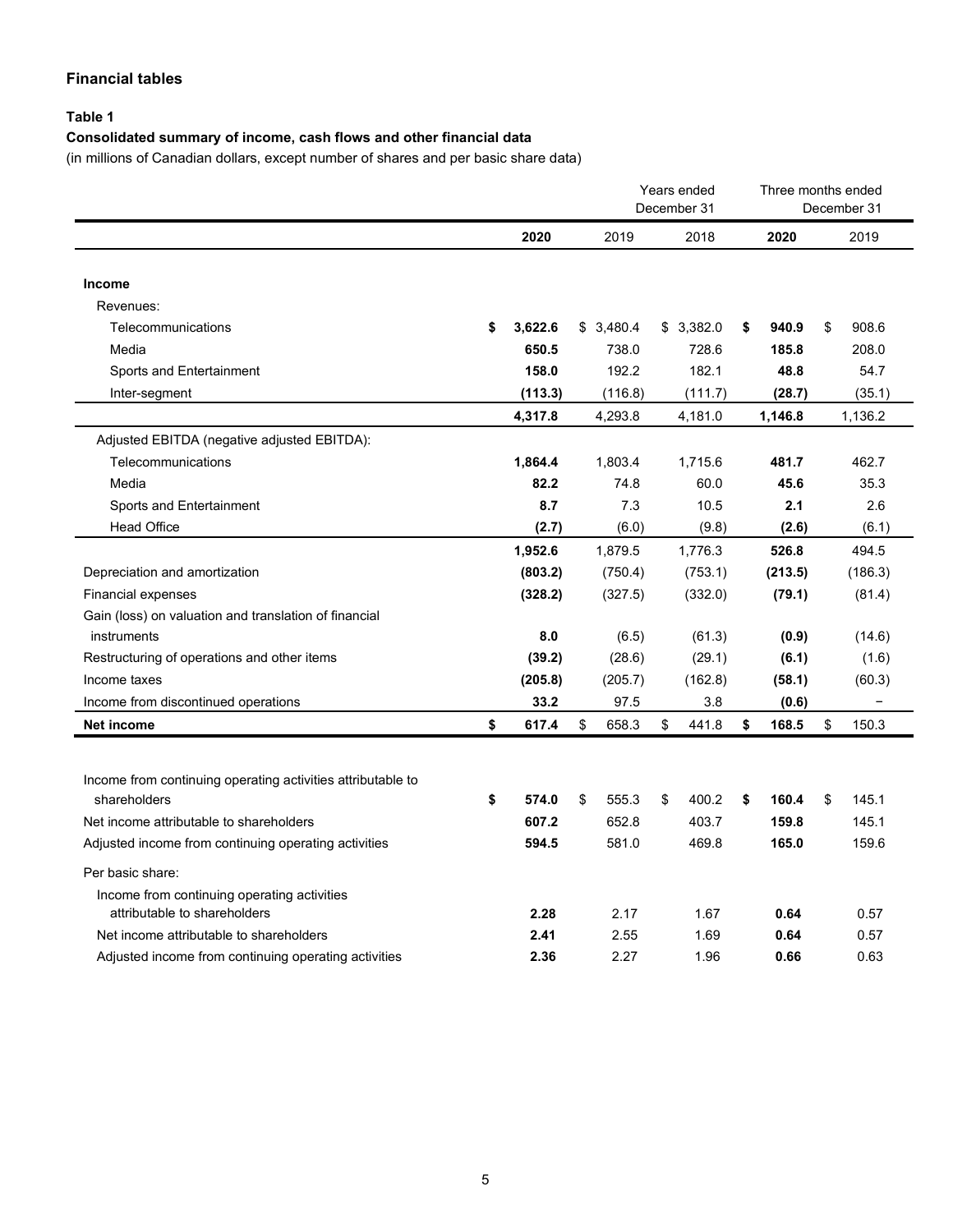|                                                                         |    |         |    |         | Years ended<br>December 31 | Three months ended | December 31 |
|-------------------------------------------------------------------------|----|---------|----|---------|----------------------------|--------------------|-------------|
|                                                                         |    | 2020    |    | 2019    | 2018                       | 2020               | 2019        |
|                                                                         |    |         |    |         |                            |                    |             |
| Additions to property, plant and equipment and to<br>intangible assets: |    |         |    |         |                            |                    |             |
| Telecommunications                                                      | \$ | 596.1   | \$ | 678.1   | \$<br>720.2                | \$<br>164.6        | \$<br>214.2 |
| Media                                                                   |    | 38.0    |    | 50.0    | 33.8                       | 14.8               | 18.4        |
| Sports and Entertainment                                                |    | 3.4     |    | 4.9     | 5.0                        | 0.9                | 0.8         |
| <b>Head Office</b>                                                      |    | 2.7     |    | 2.4     | 5.0                        | 1.3                | 0.6         |
|                                                                         |    | 640.2   |    | 735.4   | 764.0                      | 181.6              | 234.0       |
| <b>Acquisition of spectrum licences</b>                                 |    |         |    | 255.8   |                            |                    |             |
| Cash flows:                                                             |    |         |    |         |                            |                    |             |
| Cash flows from operations                                              |    |         |    |         |                            |                    |             |
| Telecommunications                                                      |    | 1,268.3 |    | 1,125.3 | 995.4                      | 317.1              | 248.5       |
| Media                                                                   |    | 44.2    |    | 24.8    | 26.2                       | 30.8               | 16.9        |
| Sports and Entertainment                                                |    | 5.3     |    | 2.4     | 5.5                        | 1.2                | 1.8         |
| <b>Head Office</b>                                                      |    | (5.4)   |    | (8.4)   | (14.8)                     | (3.9)              | (6.7)       |
|                                                                         |    | 1,312.4 |    | 1,144.1 | 1,012.3                    | 345.2              | 260.5       |
| Cash flows provided by continuing operating activities                  |    | 1,431.5 |    | 1,211.8 | 1,424.0                    | 377.0              | 363.1       |
| <b>Dividends declared</b>                                               |    | 201.1   |    | 100.3   | 46.3                       | 49.8               | 28.7        |
| Dividends declared per basic share                                      |    | 0.80    |    | 0.39    | 0.19                       | 0.20               | 0.11        |
| Consolidated net debt leverage ratio                                    |    | 2.68x   |    | 2.91x   | 3.22x                      |                    |             |

### **Table 2**

### **Cash flows from operations for the past eight quarters**

(in millions of Canadian dollars)

|                          | Q4-2020 |    | Q3-2020 | Q2-2020 |       | Q1-2020 | Q4-2019 |    | Q3-2019 |    | Q2-2019 |     | Q1-2019 |       |
|--------------------------|---------|----|---------|---------|-------|---------|---------|----|---------|----|---------|-----|---------|-------|
|                          |         |    |         |         |       |         |         |    |         |    |         |     |         |       |
| Telecommunications       | 317.1   | S. | 325.9   | \$.     | 322.8 | S       | 302.5   | S  | 248.5   | \$ | 306.5   | \$. | 281.8   | 288.5 |
| Media                    | 30.8    |    | 17.0    |         | -     |         | (3.6)   |    | 16.9    |    | 17.8    |     | (3.0)   | (6.9) |
| Sports and Entertainment | 1.2     |    | 6.7     |         | 2.1   |         | (4.7)   |    | 1.8     |    | 6.0     |     | (3.1)   | (2.3) |
| <b>Head Office</b>       | (3.9)   |    | (3.5)   |         | 1.2   |         | 0.8     |    | (6.7)   |    | 2.1     |     | (0.8)   | (3.0) |
| <b>Total</b>             | 345.2   |    | 346.1   |         | 326.7 |         | 295.0   | .ፍ | 260.5   | \$ | 332.4   |     | 274.9   | 276.3 |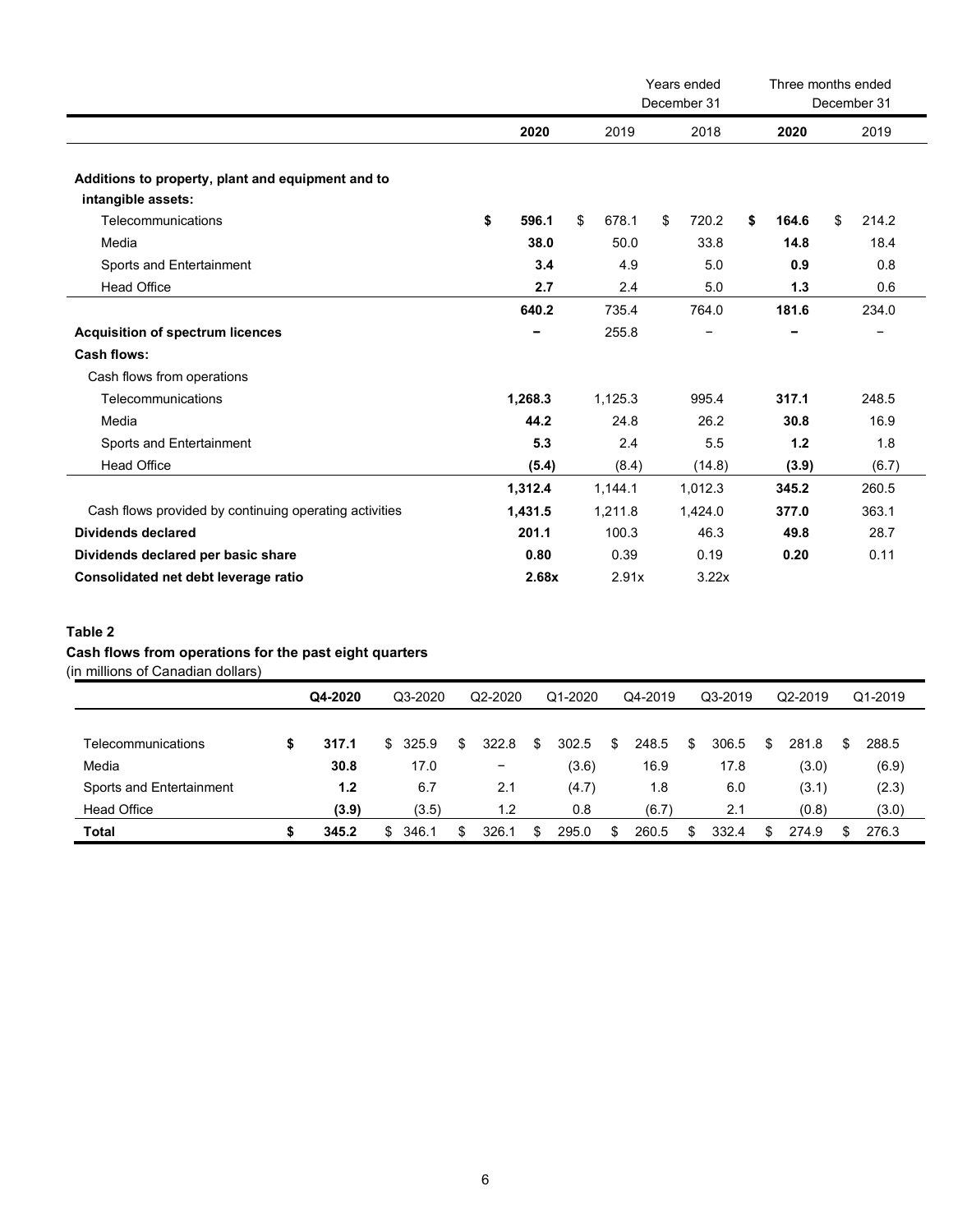#### **2020/2019 financial year comparison**

**Revenues:** \$4.32 billion, a \$24.0 million (0.6%) increase.

- Revenues increased in Telecommunications (\$142.2 million or 4.1% of segment revenues).
- Revenues decreased in Media (\$87.5 million or -11.9% of segment revenues) and in Sports and Entertainment (\$34.2 million or -17.8%).

**Adjusted EBITDA:** \$1.95 billion, a \$73.1 million (3.9%) increase.

- Adjusted EBITDA increased in Telecommunications (\$61.0 million or 3.4% of segment adjusted EBITDA), Media (\$7.4 million or 9.9%), and Sports and Entertainment (\$1.4 million or 19.2%).
- There was a favourable variance at Head Office (\$3.3 million).
- The change in the fair value of Quebecor Media stock options resulted in a \$1.5 million favourable variance in the stock-based compensation charge in 2020 compared with 2019. The change in the fair value of Quebecor stock options and in the value of Quebecor stock-price-based share units resulted in a \$7.2 million favourable variance in the Corporation's stock-based compensation charge in 2020.

**Net income attributable to shareholders:** \$607.2 million (\$2.41 per basic share) in 2020, compared with \$652.8 million (\$2.55 per basic share) in 2019, a decrease of \$45.6 million (\$0.14 per basic share).

- The main unfavourable variances were:
	- o \$64.3 million decrease in income from discontinued operations;
	- o \$52.8 million increase in the depreciation and amortization charge;
	- $\circ$  \$10.6 million unfavourable variance in the charge for restructuring of operations and other items.
- The main favourable variances were:
	- o \$73.1 million increase in adjusted EBITDA;
	- $\circ$  \$14.5 million favourable variance in gains and losses on valuation and translation of financial instruments, including \$15.0 million without any tax consequences.

**Adjusted income from continuing operating activities:** \$594.5 million (\$2.36 per basic share) in 2020, compared with \$581.0 million (\$2.27 per basic share) in 2019, an increase of \$13.5 million (\$0.09 per basic share).

**Cash flows from operations:** \$1.31 billion in 2020, a \$168.3 million (14.7%) increase due to a \$67.8 million decrease in additions to property, plant and equipment, a \$27.4 million decrease in additions to intangible assets, and the \$73.1 million increase in adjusted EBITDA.

**Cash flows provided by continuing operating activities:** \$1.43 billion in 2020, a \$219.7 million (18.1%) increase due primarily to the favourable net change in non-cash balances related to operating activities and the increase in adjusted EBITDA, partially offset by the increase in current income taxes and the increase in the cash portion related to restructuring of operations and other items.

#### **Consolidated net debt leverage ratio**

Consolidated net debt leverage ratio: 2.68x at December 31, 2020 compared with 2.91x at December 31, 2019. The decrease was due primarily to net reductions in drawings on the revolving credit facilities and bank indebtedness, as the case may be, by Videotron, TVA Group, Quebecor Media and Quebecor, using free cash flows from continuing operating activities, and the increase in the trailing 12-month adjusted EBITDA.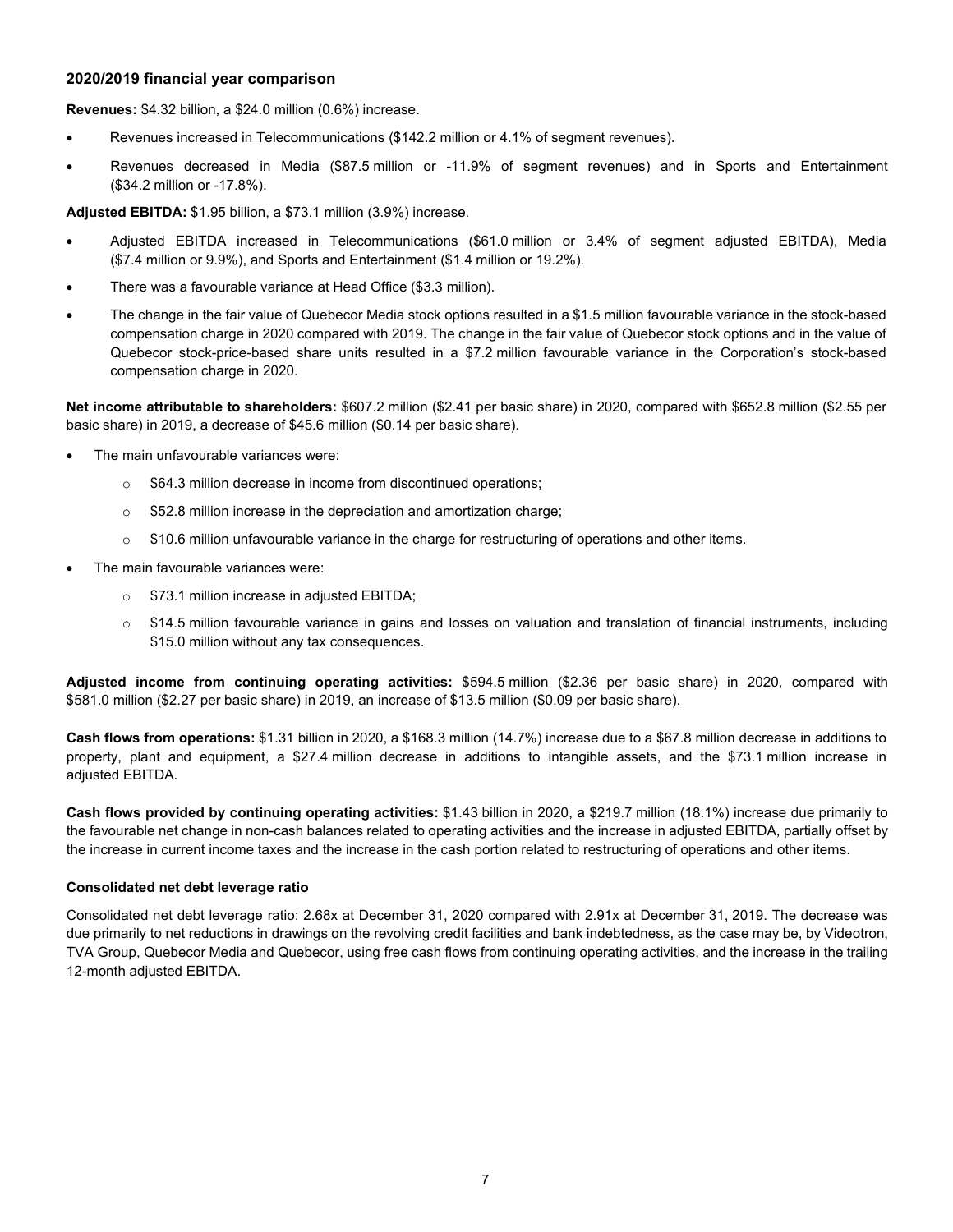#### **2020/2019 fourth quarter comparison**

**Revenues:** \$1.15 billion, a \$10.6 million (0.9%) increase.

- Revenues increased in Telecommunications (\$32.3 million or 3.6%).
- Revenues decreased in Media (\$22.2 million or -10.7% of segment revenues) and in Sports and Entertainment (\$5.9 million or -10.8%).

**Adjusted EBITDA:** \$526.8 million, a \$32.3 million (6.5%) increase.

- Adjusted EBITDA increased in Telecommunications (\$19.0 million or 4.1% of segment adjusted EBITDA) and in Media (\$10.3 million or 29.2%).
- There was a favourable variance at Head Office (\$3.5 million).
- Adjusted EBITDA decreased in Sports and Entertainment (\$0.5 million or -19.2%).
- The change in the fair value of Quebecor Media stock options resulted in a \$1.1 million favourable variance in the stock-based compensation charge in the fourth quarter of 2020 compared with the same period of 2019. The change in the fair value of Quebecor stock options and in the value of Quebecor stock-price-based share units resulted in a \$3.3 million favourable variance in the Corporation's stock-based compensation charge in the fourth quarter of 2020.

**Net income attributable to shareholders:** \$159.8 million (\$0.64 per basic share) in the fourth quarter of 2020, compared with \$145.1 million (\$0.57 per basic share) in the same period of 2019, a favourable variance of \$14.7 million (\$0.07 per basic share).

- The main favourable variances were:
	- **S32.3 million increase in adjusted EBITDA;**
	- $\circ$  \$13.7 million favourable variance in losses on valuation and translation of financial instruments, including \$12.6 million without any tax consequences.
- The main unfavourable variances were:
	- o \$27.2 million increase in the depreciation and amortization charge;
	- $\circ$  \$4.5 million increase in the charge for restructuring of operations and other items.

**Adjusted income from continuing operating activities:** \$165.0 million (\$0.66 per basic share) in the fourth quarter of 2020, compared with \$159.6 million (\$0.63 per basic share) in the same period of 2019, a \$5.4 million increase.

**Cash flows from operations:** \$345.2 million, an \$84.7 million (32.5%) increase due primarily to a \$27.5 million decrease in additions to property, plant and equipment, a \$24.9 million decrease in additions to intangible assets, and the \$32.3 million increase in adjusted EBITDA.

**Cash flows provided by continuing operating activities:** \$377.0 million, a \$13.9 million increase due primarily to the net change in non-cash balances related to operating activities and the increase in adjusted EBITDA in the Telecommunications and Media segments, partially offset by the increase in current income taxes.

#### **Financial transactions**

- On February 24, 2021, the Board of Directors of Quebecor declared a quarterly dividend of \$0.275 per share on its Class A Shares and Class B Shares. The 38% increase is in line with the Corporation's dividend target of 30% to 50% of free cash flows.
- On February 11, 2021, TVA Group amended its \$75.0 million secured revolving credit facility to extend its term from February 2021 to February 2022 and amend certain terms and conditions. On February 21, 2020, TVA Group had lowered the limit on the facility from \$150.0 million to \$75.0 million and amended certain terms and conditions.
- On January 22, 2021, Videotron issued \$650.0 million aggregate principal amount of 3.125% Senior Notes maturing on January 15, 2031, for net proceeds of \$644.1 million, net of financing fees of \$5.9 million. Videotron intends to use the proceeds from this offering for general corporate purposes, including, without limitation, the repayment of a portion of its current debt.
- Quebecor's \$50.0 million revolving credit facility expired on July 15, 2020 and was not renewed.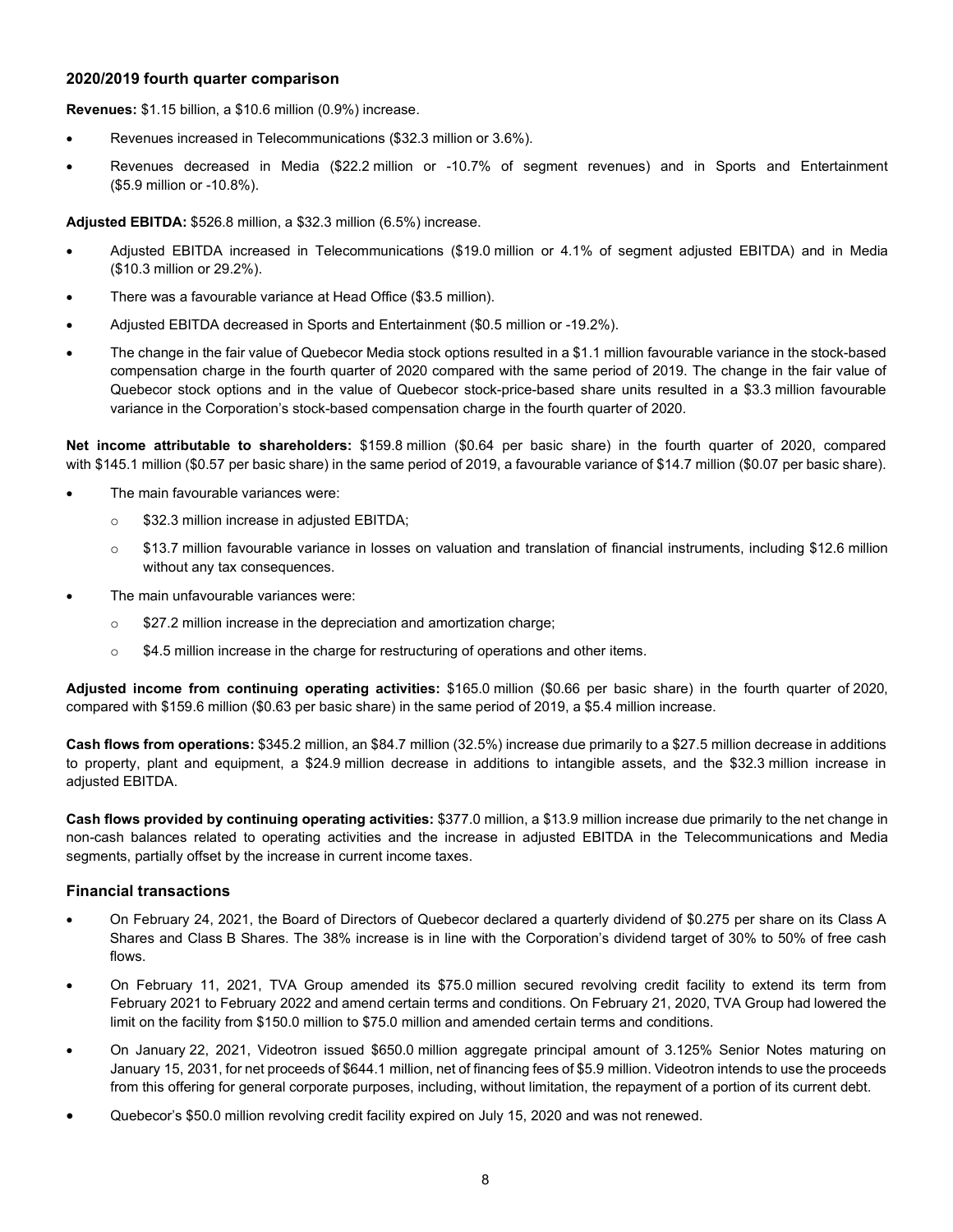#### **Normal course issuer bid**

On August 5, 2020, the Corporation authorized a normal course issuer bid for a maximum of 1,000,000 Class A Shares representing approximately 1.3% of issued and outstanding Class A Shares, and for a maximum of 6,000,000 Class B Shares representing approximately 3.5% of issued and outstanding Class B Shares as of July 31, 2020. The purchases can be made from August 15, 2020 to August 14, 2021 at prevailing market prices on the open market through the facilities of the Toronto Stock Exchange or other alternative trading systems. All shares purchased under the bid will be cancelled.

On August 7, 2020, the Corporation announced that it had entered into an automatic securities purchase plan ("the plan") with a designated broker whereby shares may be repurchased under the plan at times when such purchases would otherwise be prohibited pursuant to regulatory restrictions or self-imposed blackout periods. The plan received prior approval from the Toronto Stock Exchange. It came into effect on August 15, 2020 and terminates on the same date as the normal course issuer bid.

Under the plan, before entering a self-imposed blackout period, the Corporation may, but is not required to, ask the designated broker to make purchases under the normal course issuer bid. Such purchases shall be made at the discretion of the designated broker, within parameters established by the Corporation prior to the blackout periods. Outside the blackout periods, purchases will be made at the discretion of the Corporation's management.

In 2020, the Corporation purchased and cancelled 6,457,050 Class B Shares for a total cash consideration of \$201.2 million (3,107,356 Class B Shares for a total cash consideration of \$94.6 million in the same period of 2019). The excess of \$163.1 million of the purchase price over the carrying value of Class B Shares repurchased was recorded in reduction of retained earnings (an increase of the deficit of \$76.3 million in 2019).

In 2019, 680,000 Class B Shares were issued upon exercise of stock options for a cash consideration of \$8.3 million. As a result of this transaction, the contributed surplus was increased by \$12.7 million and the stock-based compensation liability was reduced by the same amount.

#### **Dividend**

On February 24, 2021, the Board of Directors of Quebecor declared a quarterly dividend of \$0.275 per share on its Class A Shares and Class B Shares, payable on April 6, 2021 to shareholders of record as of the record date of March 12, 2021. This dividend is designated an eligible dividend, as provided under subsection 89(14) of the *Canadian Income Tax Act* and its provincial counterpart.

#### **Convertible debentures**

In accordance with the terms of the trust indenture governing the convertible debentures, the quarterly dividend declared on November 4, 2020 on Quebecor Class B Shares triggered an adjustment to the floor price and ceiling price then in effect. Accordingly, effective November 19, 2020, the conversion features of the convertible debentures are subject to an adjusted floor price of approximately \$26.20 per share (that is, a maximum number of approximately 5,724,218 Class B Shares corresponding to a ratio of \$150.0 million to the adjusted floor price) and an adjusted ceiling price of approximately \$32.76 per share (that is, a minimum number of approximately 4,579,374 Class B Shares corresponding to a ratio of \$150.0 million to the adjusted ceiling price).

#### **Detailed financial information**

For a detailed analysis of Quebecor's fourth quarter and full-year 2020 results, please refer to the Management Discussion and Analysis and consolidated financial statements of Quebecor, available on the Corporation's website at <www.quebecor.com/en/investors/financial documentation> or from the SEDAR filing service at <www.sedar.com>.

#### **Conference call for investors and webcast**

Quebecor will hold a conference call to discuss its fourth quarter and full-year 2020 results on February 25, 2021 at 11:00 a.m. EST. There will be a question period reserved for financial analysts. To access the conference call, please dial 1 877 293-8052, access code for participants 48006#. A recording of the call will be available from February 25, 2021 to May 26, 2021 by dialling 1 877 293-8133, access code for participants and recording access code 48006#. The conference call will also be broadcast live on Quebecor's website at <www.quebecor.com/en/investors/conferences and annual meeting>. It is advisable to ensure the appropriate software is installed before accessing the call. Instructions and links to free player downloads are available at the Internet address shown above.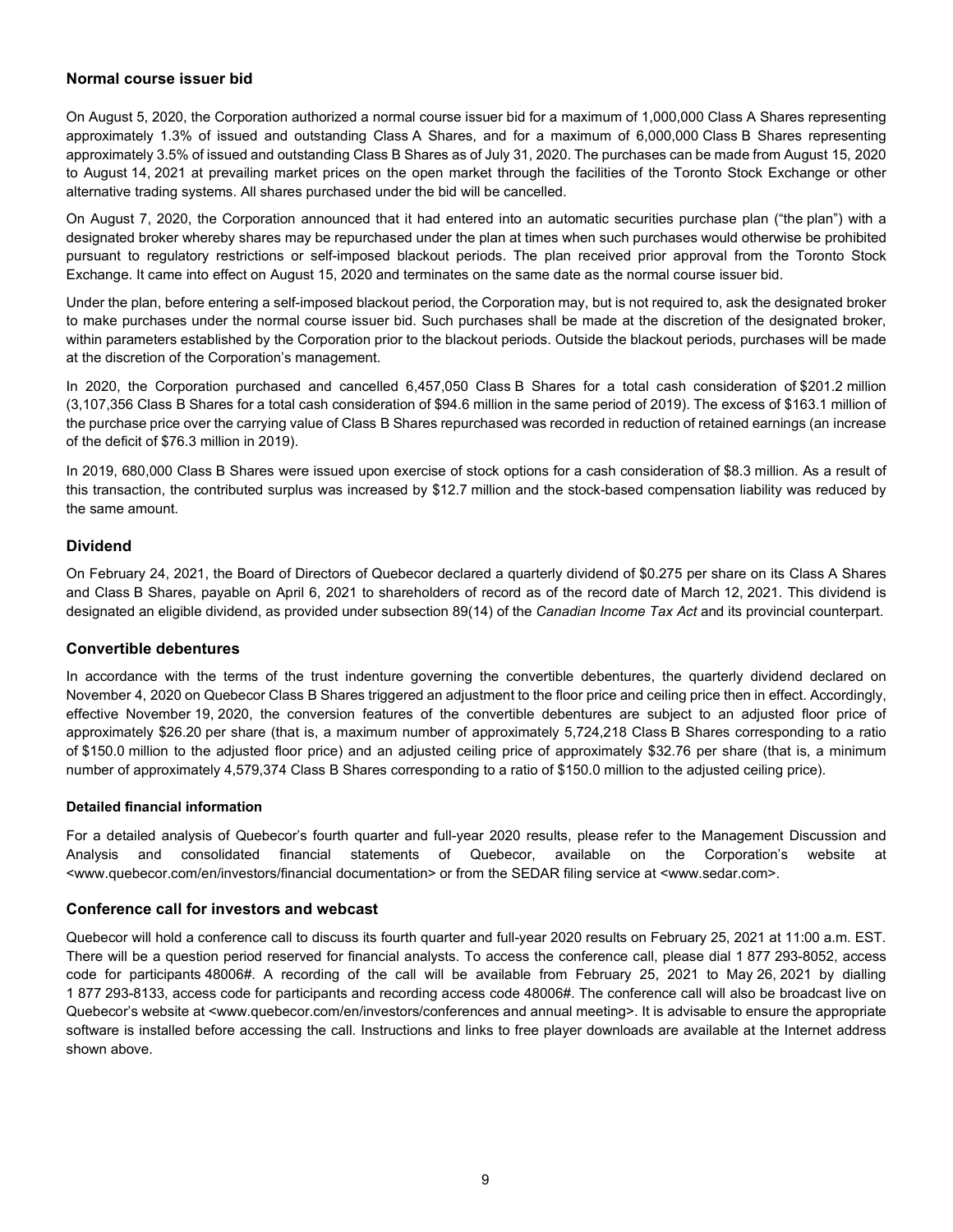#### **Cautionary statement regarding forward-looking statements**

The statements in this press release that are not historical facts are forward-looking statements and are subject to significant known and unknown risks, uncertainties and assumptions that could cause the Corporation's actual results for future periods to differ materially from those set forth in the forward-looking statements. Forward-looking statements may be identified by the use of the conditional or by forward-looking terminology such as the terms "plans," "expects," "may," "anticipates," "intends," "estimates," "projects," "seeks," "believes," or similar terms, variations of such terms or the negative of such terms. Certain factors that may cause actual results to differ from current expectations include seasonality (including seasonal fluctuations in customer orders), operating risk (including fluctuations in demand for Quebecor's products and pricing actions by competitors), new competition, and Quebecor's ability to retain its current customers and attract new ones, risks related to fragmentation of the advertising market, insurance risk, risks associated with capital investments (including risks related to technological development and equipment availability and breakdown), environmental risks, risks associated with cybersecurity and the protection of personal information, risks associated with service interruptions resulting from equipment breakdown, network failure, the threat of natural disaster, epidemics, pandemics or other public health crises, including the COVID-19 pandemic, political instability is some countries, risks associated with emergency measures implemented by various governments, risks associated with labour agreements, credit risk, financial risks, debt risks, risks related to interest rate fluctuations, foreign exchange risks, risks associated with government acts and regulations, risks related to changes in tax legislation, and changes in the general political and economic environment. Investors and others are cautioned that the foregoing list of factors that may affect future results is not exhaustive and that undue reliance should not be placed on any forward-looking statements. For more information on the risks, uncertainties and assumptions that could cause Quebecor's actual results to differ from current expectations, please refer to Quebecor's public filings, available at <www.sedar.com> and <www.quebecor.com>, including, in particular, the "Risks and Uncertainties" section of Quebecor's Management Discussion and Analysis for the year ended December 31, 2020.

The forward-looking statements in this press release reflect Quebecor's expectations as of February 25, 2021 and are subject to change after that date. Quebecor expressly disclaims any obligation or intention to update or revise any forward-looking statements, whether as a result of new information, future events or otherwise, except as required by applicable securities laws.

#### **About Quebecor**

Quebecor, a Canadian leader in telecommunications, entertainment, news media and culture, is one of the best-performing integrated communications companies in the industry. Driven by their determination to deliver the best possible customer experience, all of Quebecor's subsidiaries and brands are differentiated by their high-quality, multiplatform, convergent products and services.

Quebecor (TSX: QBR.A, QBR.B) is headquartered in Québec and employs more than 10,000 people in Canada.

A family business founded in 1950, Quebecor is strongly committed to the community. Every year, it actively supports more than 400 organizations in the vital fields of culture, health, education, the environment, and entrepreneurship.

Visit our website: <www.quebecor.com>

Follow us on Twitter: <www.twitter.com/Quebecor>

 $-30-$ 

**Source: Information:** Hugues Simard Communications Department Chief Financial Officer Quebecor Inc. and Quebecor Media Inc. Quebecor Inc. and Quebecor Media Inc. medias@Quebecor.com hugues.simard@quebecor.com 514 380-4572 514 380-7414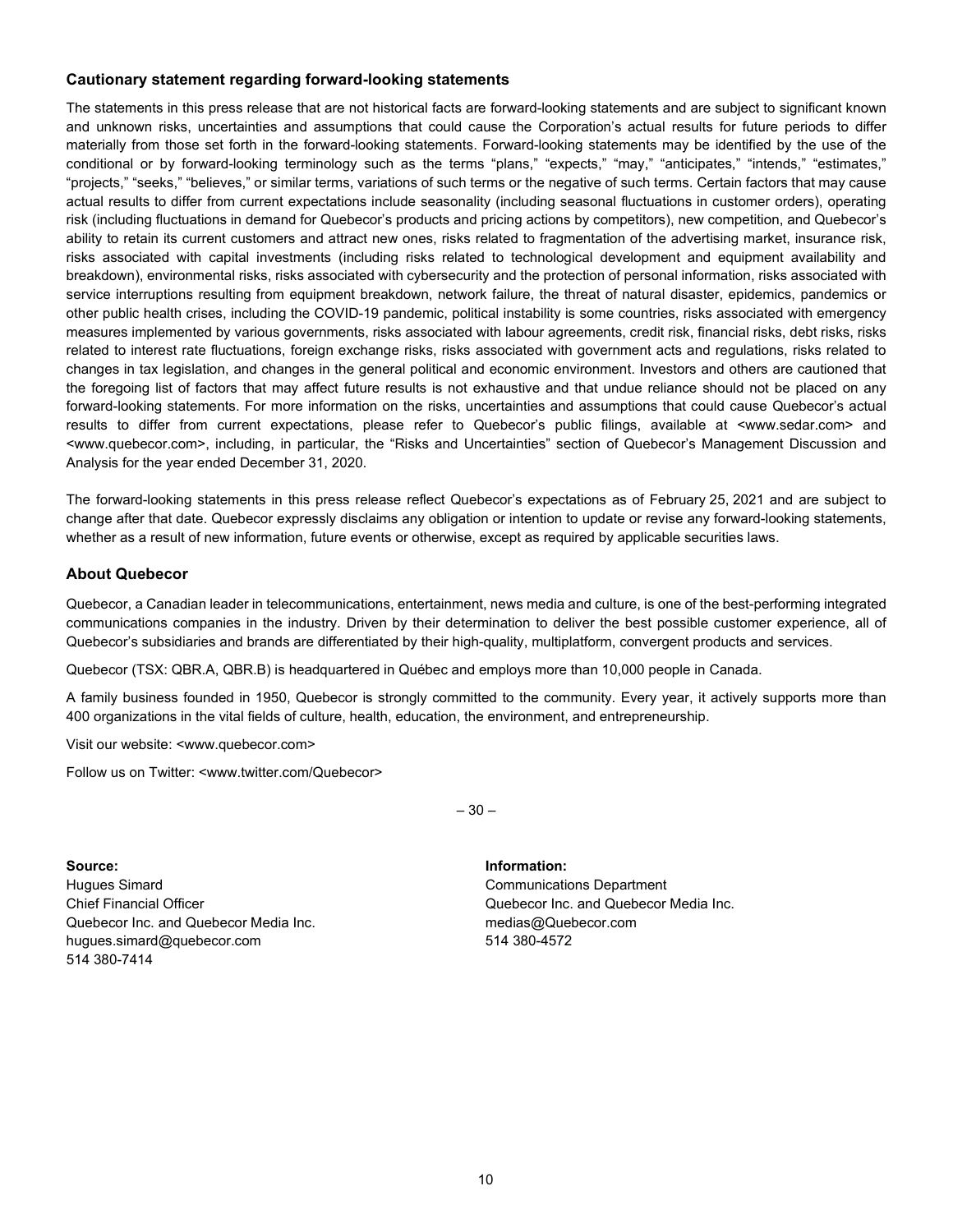### **DEFINITIONS**

#### **Adjusted EBITDA**

In its analysis of operating results, the Corporation defines adjusted EBITDA, as reconciled to net income under IFRS, as net income before depreciation and amortization, financial expenses, gain (loss) on valuation and translation of financial instruments, restructuring of operations and other items, income taxes and income (loss) from discontinued operations. Adjusted EBITDA as defined above is not a measure of results that is consistent with IFRS. It is not intended to be regarded as an alternative to IFRS financial performance measures or to the statement of cash flows as a measure of liquidity. It should not be considered in isolation or as a substitute for measures of performance prepared in accordance with IFRS. The Corporation uses adjusted EBITDA in order to assess the performance of its investment in Quebecor Media. The Corporation's management and Board of Directors use this measure in evaluating its consolidated results as well as the results of the Corporation's operating segments. This measure eliminates the significant level of impairment and depreciation/amortization of tangible and intangible assets and is unaffected by the capital structure or investment activities of the Corporation and its business segments. Adjusted EBITDA is also relevant because it is a significant component of the Corporation's annual incentive compensation programs. A limitation of this measure, however, is that it does not reflect the periodic costs of tangible and intangible assets used in generating revenues in the Corporation's segments. The Corporation also uses other measures that do reflect such costs, such as cash flows from operations and free cash flows from continuing operating activities. The Corporation's definition of adjusted EBITDA may not be the same as similarly titled measures reported by other companies.

Table 3 provides a reconciliation of adjusted EBITDA to net income as disclosed in Quebecor's consolidated financial statements. The consolidated financial information for the three-month periods ended December 31, 2020 and 2019 presented in Table 3 below is drawn from the Corporation's unaudited quarterly consolidated financial statements.

#### **Table 3**

**Reconciliation of the adjusted EBITDA measure used in this press release to the net income measure used in the consolidated financial statements** 

(in millions of Canadian dollars)

|                                                       |             |             | Years ended<br>December 31 |             | Three months ended<br>December 31 |
|-------------------------------------------------------|-------------|-------------|----------------------------|-------------|-----------------------------------|
|                                                       | 2020        | 2019        | 2018                       | 2020        | 2019                              |
| Adjusted EBITDA (negative adjusted EBITDA):           |             |             |                            |             |                                   |
| Telecommunications                                    | \$1,864.4   | \$1,803.4   | \$<br>1,715.6              | \$<br>481.7 | \$<br>462.7                       |
| Media                                                 | 82.2        | 74.8        | 60.0                       | 45.6        | 35.3                              |
| Sports and Entertainment                              | 8.7         | 7.3         | 10.5                       | 2.1         | 2.6                               |
| <b>Head Office</b>                                    | (2.7)       | (6.0)       | (9.8)                      | (2.6)       | (6.1)                             |
|                                                       | 1,952.6     | 1,879.5     | 1,776.3                    | 526.8       | 494.5                             |
| Depreciation and amortization                         | (803.2)     | (750.4)     | (753.1)                    | (213.5)     | (186.3)                           |
| Financial expenses                                    | (328.2)     | (327.5)     | (332.0)                    | (79.1)      | (81.4)                            |
| Gain (loss) on valuation and translation of financial |             |             |                            |             |                                   |
| instruments                                           | 8.0         | (6.5)       | (61.3)                     | (0.9)       | (14.6)                            |
| Restructuring of operations and other items           | (39.2)      | (28.6)      | (29.1)                     | (6.1)       | (1.6)                             |
| Income taxes                                          | (205.8)     | (205.7)     | (162.8)                    | (58.1)      | (60.3)                            |
| Income (loss) from discontinued operations            | 33.2        | 97.5        | 3.8                        | (0.6)       | —                                 |
| Net income                                            | 617.4<br>\$ | \$<br>658.3 | \$<br>441.8                | 168.5<br>\$ | \$<br>150.3                       |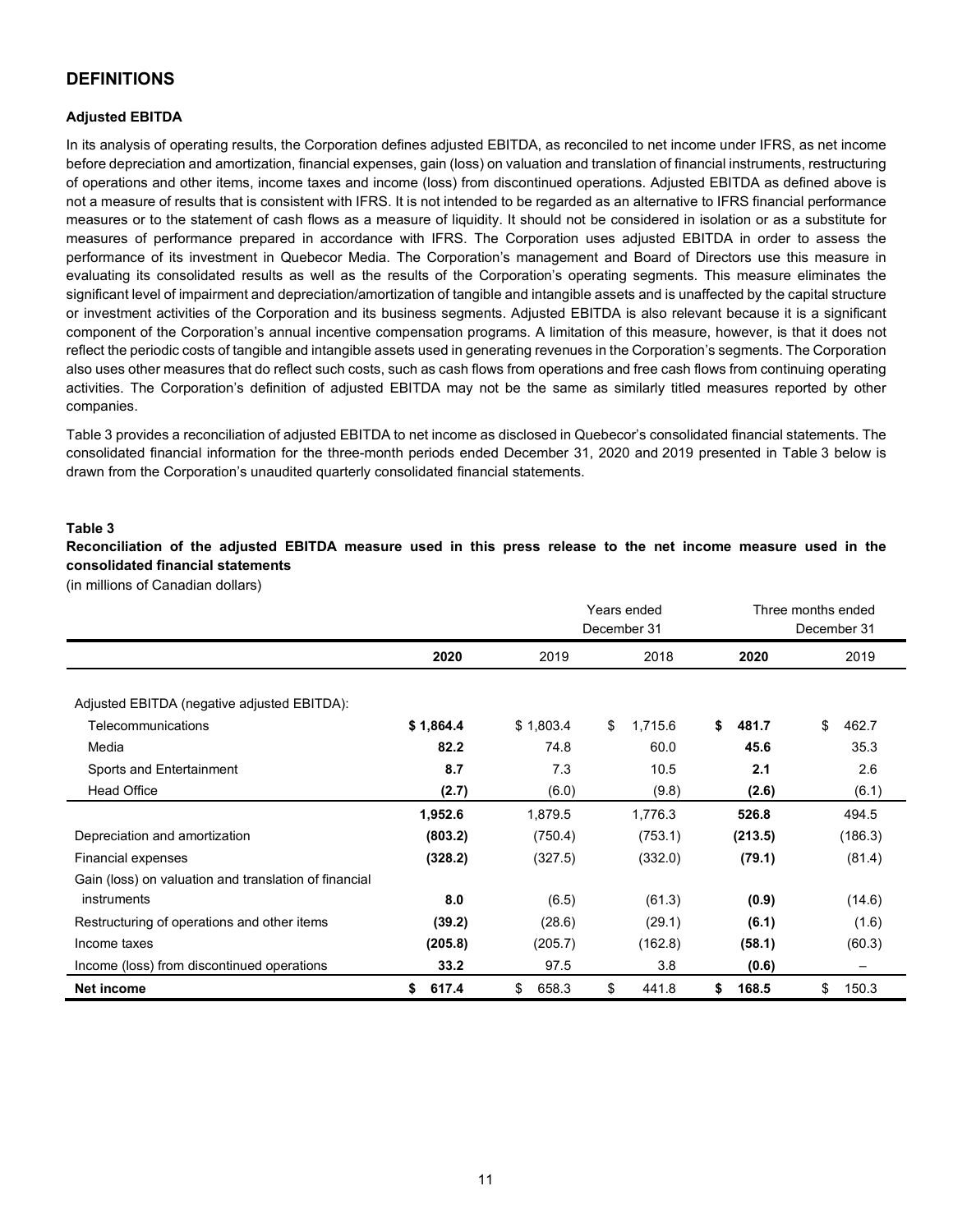#### **Adjusted income from continuing operating activities**

The Corporation defines adjusted income from continuing operating activities, as reconciled to net income attributable to shareholders under IFRS, as net income attributable to shareholders before gain (loss) on valuation and translation of financial instruments, restructuring of operations and other items, net of income tax related to adjustments and net income attributable to non-controlling interest related to adjustments, and before income (loss) from discontinued operations attributable to shareholders. Adjusted income from continuing operating activities, as defined above, is not a measure of results that is consistent with IFRS. It should not be considered in isolation or as a substitute for measures of performance prepared in accordance with IFRS. The Corporation uses adjusted income from continuing operating activities to analyze trends in the performance of its businesses. The above-listed items are excluded from the calculation of this measure because they impair the comparability of financial results. Adjusted income from continuing operating activities is more representative for forecasting income. The Corporation's definition of adjusted income from continuing operating activities may not be identical to similarly titled measures reported by other companies.

Table 4 provides a reconciliation of adjusted income from continuing operating activities to the net income attributable to shareholders' measure used in Quebecor's consolidated financial statements. The consolidated financial information for the three-month periods ended December 31, 2020 and 2019 presented in Table 4 below is drawn from the Corporation's unaudited quarterly consolidated financial statements.

#### **Table 4**

**Reconciliation of the adjusted income from continuing operating activities measure used in this press release to the net income attributable to shareholders' measure used in the consolidated financial statements** 

(in millions of Canadian dollars)

|                                                                               |             |             |      | Years ended<br>December 31 |    |       | Three months ended<br>December 31 |        |
|-------------------------------------------------------------------------------|-------------|-------------|------|----------------------------|----|-------|-----------------------------------|--------|
|                                                                               | 2020        | 2019        | 2018 |                            |    | 2020  | 2019                              |        |
| Adjusted income from continuing operating<br>activities                       | \$<br>594.5 | \$<br>581.0 | \$   | 469.8                      | \$ | 165.0 | \$                                | 159.6  |
| Gain (loss) on valuation and translation of<br>financial instruments          | 8.0         | (6.5)       |      | (61.3)                     |    | (0.9) |                                   | (14.6) |
| Restructuring of operations and other items                                   | (39.2)      | (28.6)      |      | (29.1)                     |    | (6.1) |                                   | (1.6)  |
| Income taxes related to adjustments <sup>1</sup>                              | 9.1         | 8.0         |      | 19.0                       |    | 2.1   |                                   | 1.4    |
| Net income attributable to non-controlling<br>interest related to adjustments | 1.6         | 1.4         |      | 1.8                        |    | 0.3   |                                   | 0.3    |
| Discontinued operations                                                       | 33.2        | 97.5        |      | 3.5                        |    | (0.6) |                                   | -      |
| Net income attributable to shareholders                                       | \$<br>607.2 | \$<br>652.8 | \$   | 403.7                      | \$ | 159.8 | \$                                | 145.1  |

<sup>1</sup> Includes impact of fluctuations in income tax applicable to adjusted items, either for statutory reasons or in connection with tax transactions.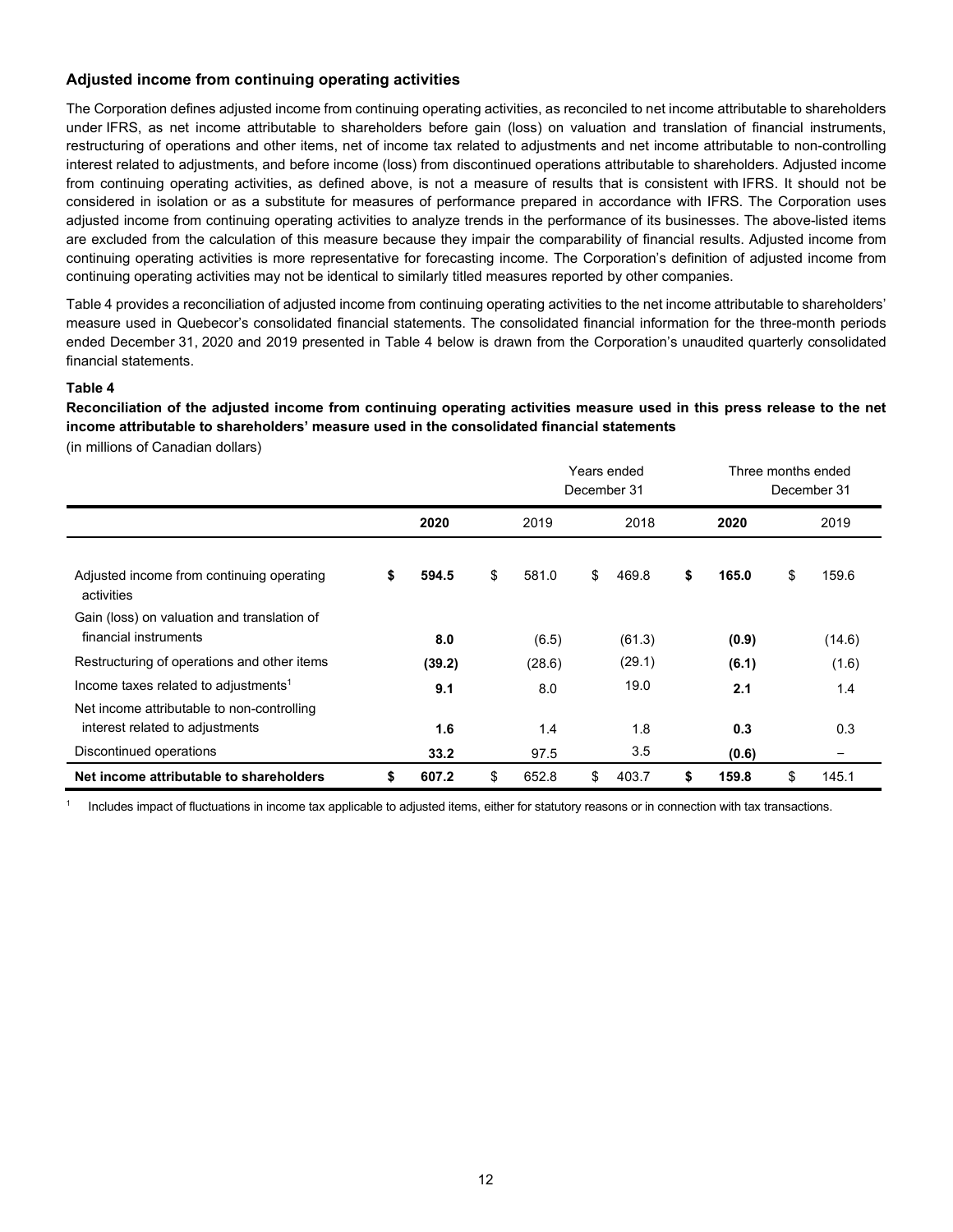#### **Cash flows from operations and free cash flows from continuing operating activities**

#### *Cash flows from operations*

Cash flows from operations represents adjusted EBITDA, less additions to property, plant and equipment and to intangible assets (excluding licence acquisitions and renewals). Cash flows from operations represents funds available for interest and income tax payments, expenditures related to restructuring programs, business acquisitions, licence acquisitions and renewals, payment of dividends, repayment of long-term debt and share repurchases. Cash flows from operations is not a measure of liquidity that is consistent with IFRS. It is not intended to be regarded as an alternative to IFRS financial performance measures or to the statement of cash flows as a measure of liquidity. Cash flows from operations is used by the Corporation's management and Board of Directors to evaluate cash flows generated by the operations of all of its segments. The Corporation's definition of cash flows from operations may not be identical to similarly titled measures reported by other companies.

#### *Free cash flows from continuing operating activities*

Free cash flows from continuing operating activities represents cash flows provided by continuing operating activities calculated in accordance with IFRS, less cash flows used for additions to property, plant and equipment and to intangible assets (excluding expenditures related to licence acquisitions and renewals), plus proceeds from disposal of assets. Free cash flows from continuing operating activities is used by the Corporation's management and Board of Directors to evaluate cash flows generated by the Corporation's operations. Free cash flows from continuing operating activities represents available funds for business acquisitions, licence acquisitions and renewals, payment of dividends, repayment of long-term debt and share repurchases. Free cash flows from continuing operating activities is not a measure of liquidity that is consistent with IFRS. It is not intended to be regarded as an alternative to IFRS financial performance measures or to the statement of cash flows as a measure of liquidity. The Corporation's definition of free cash flows from continuing operating activities may not be identical to similarly titled measures reported by other companies.

Tables 5 and 6 provide a reconciliation of cash flows from operations and free cash flows from continuing operating activities to cash flows provided by continuing operating activities reported in the consolidated financial statements. The consolidated financial information for the three-month periods ended December 31, 2020 and 2019 presented in Tables 5 and 6 is drawn from the Corporation's unaudited quarterly consolidated financial statements.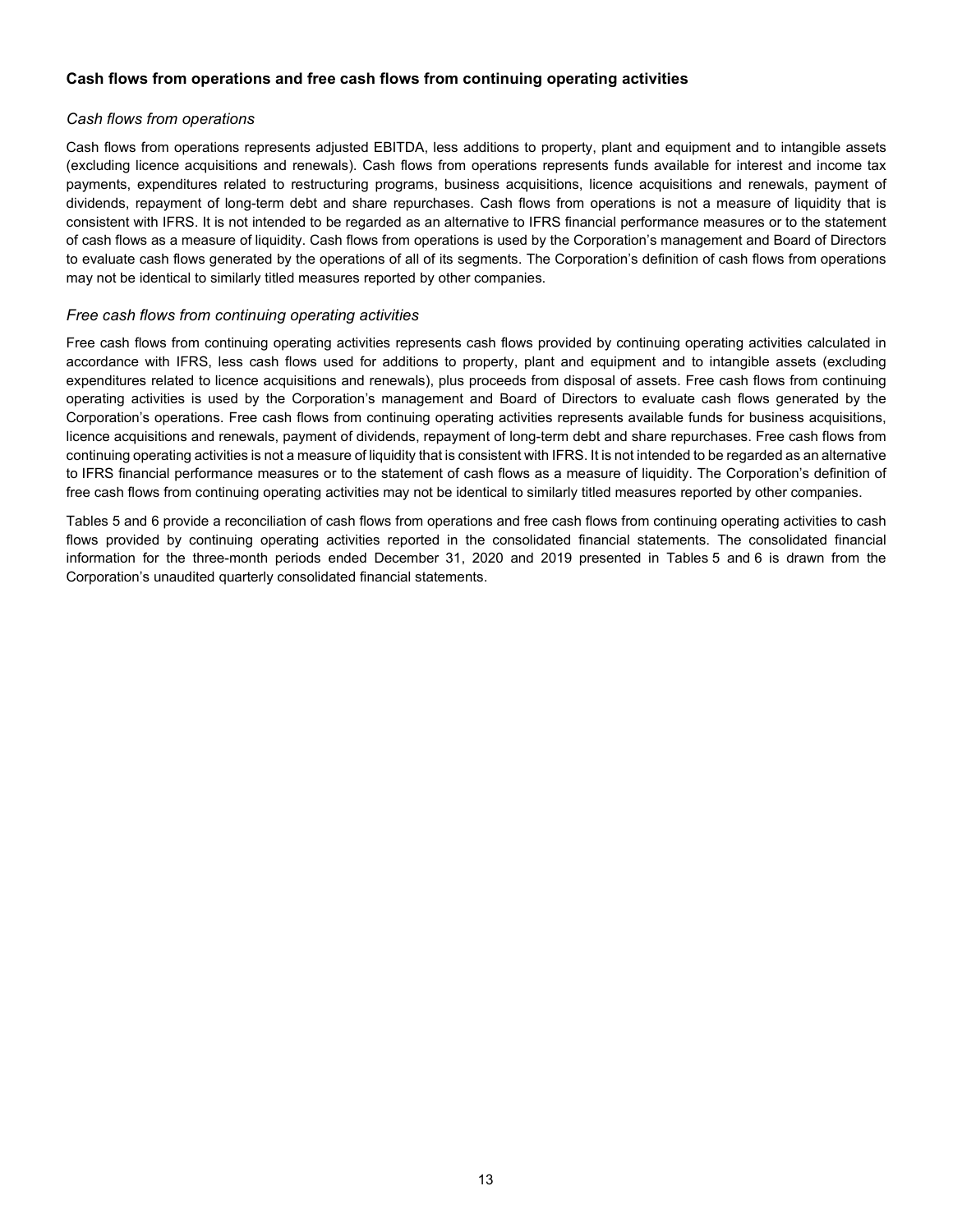### **Table 5 Cash flows from operations**

(in millions of Canadian dollars)

|                                                                                                                              |                       |           |                  | Years ended<br>December 31 |              |    |                | Three months ended<br>December 31 |             |                |
|------------------------------------------------------------------------------------------------------------------------------|-----------------------|-----------|------------------|----------------------------|--------------|----|----------------|-----------------------------------|-------------|----------------|
|                                                                                                                              | 2020                  |           | 2019             |                            | 2018         |    | 2020           |                                   |             | 2019           |
|                                                                                                                              |                       |           |                  |                            |              |    |                |                                   |             |                |
| Adjusted EBITDA (negative adjusted EBITDA)<br>Telecommunications                                                             |                       |           |                  |                            |              |    | 481.7          |                                   | \$          | 462.7          |
| Media                                                                                                                        | \$<br>1,864.4<br>82.2 | \$1,803.4 |                  | \$1,715.6                  |              | S. |                |                                   |             |                |
|                                                                                                                              | 8.7                   |           | 74.8<br>7.3      |                            | 60.0<br>10.5 |    | 45.6<br>2.1    |                                   |             | 35.3<br>2.6    |
| Sports and Entertainment<br><b>Head Office</b>                                                                               |                       |           |                  |                            |              |    |                |                                   |             |                |
|                                                                                                                              | (2.7)<br>1,952.6      |           | (6.0)<br>1,879.5 | 1,776.3                    | (9.8)        |    | (2.6)<br>526.8 |                                   |             | (6.1)<br>494.5 |
| <b>Minus</b>                                                                                                                 |                       |           |                  |                            |              |    |                |                                   |             |                |
| Additions to property, plant and equipment: <sup>1</sup>                                                                     |                       |           |                  |                            |              |    |                |                                   |             |                |
| Telecommunications                                                                                                           | (402.1)               |           | (459.3)          |                            | (517.4)      |    | (103.9)        |                                   |             | (127.3)        |
| Media                                                                                                                        | (14.3)                |           | (24.0)           |                            | (29.2)       |    | (7.6)          |                                   |             | (11.7)         |
| Sports and Entertainment                                                                                                     | (0.6)                 |           | (1.3)            |                            | (1.5)        |    | (0.4)          |                                   |             | (0.2)          |
| <b>Head Office</b>                                                                                                           | (1.5)                 |           | (1.7)            |                            | (6.1)        |    | (0.2)          |                                   |             | (0.4)          |
|                                                                                                                              | (418.5)               |           | (486.3)          |                            | (554.2)      |    | (112.1)        |                                   |             | (139.6)        |
| Additions to intangible assets: <sup>2</sup>                                                                                 |                       |           |                  |                            |              |    |                |                                   |             |                |
| Telecommunications                                                                                                           | (194.0)               |           | (218.8)          |                            | (202.8)      |    | (60.7)         |                                   |             | (86.9)         |
| Media                                                                                                                        | (23.7)                |           | (26.0)           |                            | (4.6)        |    | (7.2)          |                                   |             | (6.7)          |
| Sports and Entertainment                                                                                                     | (2.8)                 |           | (3.6)            |                            | (3.5)        |    | (0.5)          |                                   |             | (0.6)          |
| <b>Head Office</b>                                                                                                           | (1.2)                 |           | (0.7)            |                            | 1.1          |    | (1.1)          |                                   |             | (0.2)          |
|                                                                                                                              | (221.7)               |           | (249.1)          |                            | (209.8)      |    | (69.5)         |                                   |             | (94.4)         |
| <b>Cash flows from operations</b>                                                                                            |                       |           |                  |                            |              |    |                |                                   |             |                |
| Telecommunications                                                                                                           | 1,268.3               |           | 1,125.3          |                            | 995.4        |    | 317.1          |                                   |             | 248.5          |
| Media                                                                                                                        | 44.2                  |           | 24.8             |                            | 26.2         |    | 30.8           |                                   |             | 16.9           |
| Sports and Entertainment                                                                                                     | 5.3                   |           | 2.4              |                            | 5.5          |    | 1.2            |                                   |             | 1.8            |
| <b>Head Office</b>                                                                                                           | (5.4)                 |           | (8.4)            |                            | (14.8)       |    | (3.9)          |                                   |             | (6.7)          |
|                                                                                                                              | \$<br>1,312.4         | \$1,144.1 |                  | \$1,012.3                  |              | \$ | 345.2          |                                   | \$          | 260.5          |
| <sup>1</sup> Reconciliation to cash flows used for additions to                                                              |                       |           |                  |                            | Years ended  |    |                | Three months ended                |             |                |
| property, plant and equipment as per consolidated                                                                            |                       |           |                  |                            | December 31  |    |                |                                   | December 31 |                |
| financial statements:                                                                                                        | 2020                  |           | 2019             |                            | 2018         |    |                | 2020                              |             | 2019           |
| Additions to property, plant and equipment                                                                                   | \$<br>(418.5)         | \$        | (486.3)          | \$                         | (554.2)      |    | \$             | (112.1)                           | \$          | (139.6)        |
| Net (decrease) increase in current non-cash items related to                                                                 |                       |           |                  |                            |              |    |                |                                   |             |                |
| additions to property, plant and equipment (excluding                                                                        |                       |           |                  |                            |              |    |                |                                   |             |                |
| government credits receivable for major capital projects)                                                                    | (28.7)                |           | (15.3)           |                            | 4.7          |    |                | (10.3)                            |             | 15.3           |
| Cash flows used for additions to property, plant and equipment                                                               | \$<br>(447.2)         | \$        | (501.6)          | \$                         | (549.5)      |    | \$             | (122.4)                           | \$          | (124.3)        |
|                                                                                                                              |                       |           |                  |                            | Years ended  |    |                | Three months ended                |             |                |
| <sup>2</sup> Reconciliation to cash flows used for additions to<br>intangible assets as per consolidated financial           |                       |           |                  |                            | December 31  |    |                |                                   | December 31 |                |
| statements:                                                                                                                  | 2020                  |           | 2019             |                            | 2018         |    |                | 2020                              |             | 2019           |
|                                                                                                                              |                       |           |                  |                            |              |    |                |                                   |             |                |
| Additions to intangible assets                                                                                               | \$<br>(221.7)         | \$        | (249.1)          | \$                         | (209.8)      |    | \$             | (69.5)                            | \$          | (94.4)         |
| Net increase in current non-cash items related to additions to<br>intangible assets (excluding government credits receivable |                       |           |                  |                            |              |    |                |                                   |             |                |
| for major capital projects)                                                                                                  | 15.8                  |           | 8.0              |                            | 12.4         |    |                | 48.7                              |             | 22.0           |
| Cash flows used for licence acquisitions                                                                                     |                       |           | (255.8)          |                            |              |    |                |                                   |             |                |
| Cash flows used for additions to intangible assets                                                                           | \$<br>(205.9)         | \$        | (496.9)          | \$                         | (197.4)      |    | \$             | (20.8)                            | \$          | (72.4)         |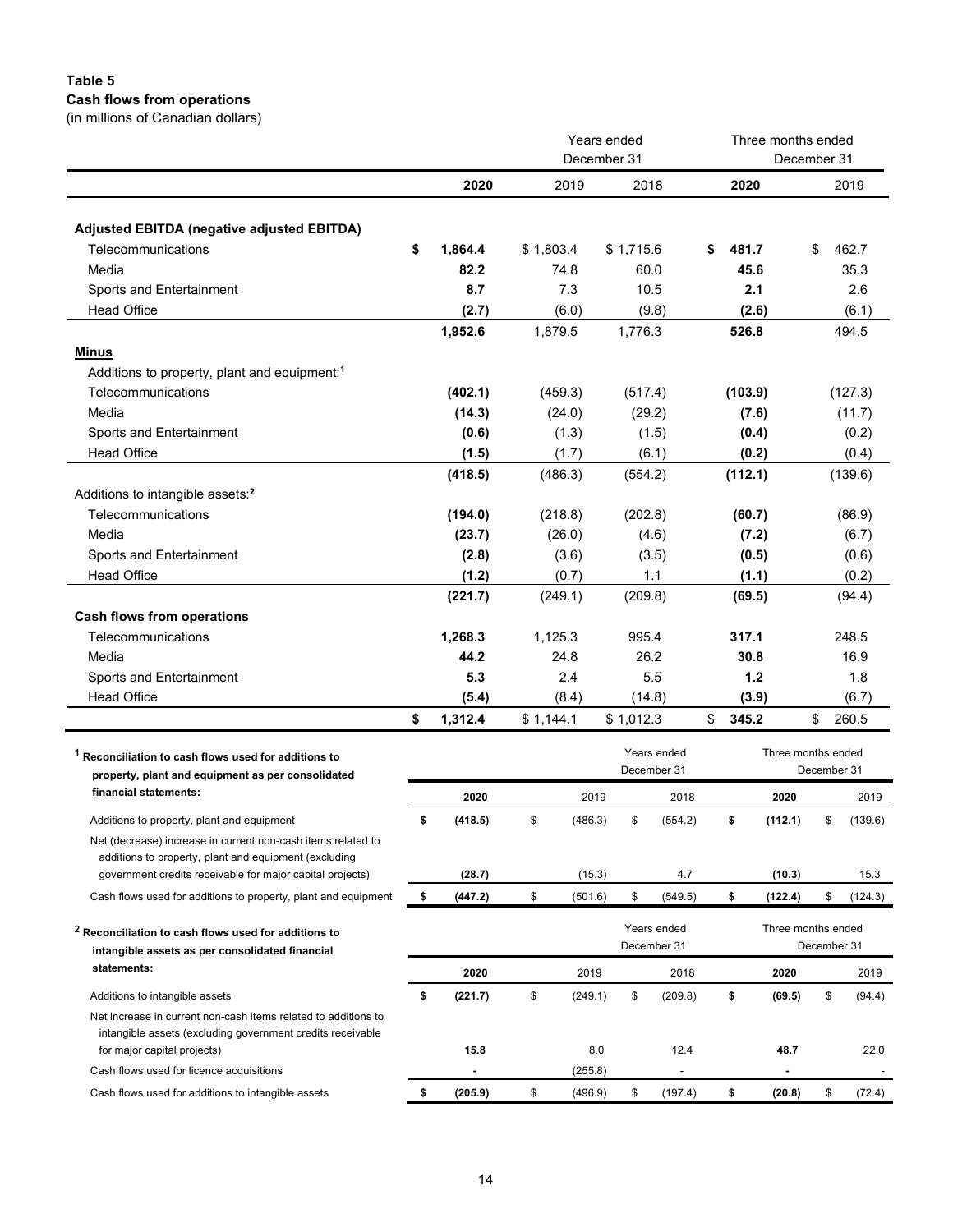#### **Table 6**

**Free cash flows from continuing operating activities and cash flows provided by continuing operating activities reported in the consolidated financial statements.**

(in millions of Canadian dollars)

|                                                                                                                                                                                       |               |               | Years ended<br>December 31 | Three months ended | December 31 |        |
|---------------------------------------------------------------------------------------------------------------------------------------------------------------------------------------|---------------|---------------|----------------------------|--------------------|-------------|--------|
|                                                                                                                                                                                       | 2020          | 2019          | 2018                       | 2020               |             | 2019   |
| Cash flows from operations from Table 5                                                                                                                                               | \$<br>1,312.4 | \$<br>1,144.1 | \$<br>1,012.3              | \$<br>345.2        | \$          | 260.5  |
| Plus (minus)                                                                                                                                                                          |               |               |                            |                    |             |        |
| Cash portion of financial expenses                                                                                                                                                    | (320.1)       | (319.4)       | (324.9)                    | (77.1)             |             | (79.4) |
| Cash portion related to restructuring of operations                                                                                                                                   |               |               |                            |                    |             |        |
| and other items                                                                                                                                                                       | (30.7)        | (9.8)         | (14.2)                     | (4.9)              |             | (1.6)  |
| Current income taxes                                                                                                                                                                  | (208.7)       | (107.9)       | (154.9)                    | (27.7)             |             | 7.2    |
| Other                                                                                                                                                                                 | 2.8           | 2.9           | 4.8                        | (0.7)              |             | 1.6    |
| Net change in non-cash balances related to<br>operating activities                                                                                                                    | 40.0          | (229.3)       | 146.3                      | (38.6)             |             | (58.2) |
| Net (decrease) increase in current non-cash<br>items related to additions to property, plant<br>and equipment (excluding government credits<br>receivable for major capital projects) | (28.7)        | (15.3)        | 4.7                        | (10.3)             |             | 15.3   |
| Net increase in current non-cash items related<br>to additions to intangible assets (excluding<br>government credits receivable for major capital                                     |               |               |                            |                    |             |        |
| projects)                                                                                                                                                                             | 15.8          | 8.0           | 12.4                       | 48.7               |             | 22.0   |
| Free cash flows from continuing operating                                                                                                                                             |               |               |                            |                    |             |        |
| activities                                                                                                                                                                            | 782.8         | 473.3         | 686.5                      | 234.6              |             | 167.4  |
| Plus (minus)                                                                                                                                                                          |               |               |                            |                    |             |        |
| Cash flows used for additions to property, plant                                                                                                                                      |               |               |                            |                    |             |        |
| and equipment                                                                                                                                                                         | 447.2         | 501.6         | 549.5                      | 122.4              |             | 124.3  |
| Cash flows used for additions to intangible assets                                                                                                                                    |               |               |                            |                    |             |        |
| (excluding licence acquisitions and renewals)                                                                                                                                         | 205.9         | 241.1         | 197.4                      | 20.8               |             | 72.4   |
| Proceeds from disposal of assets                                                                                                                                                      | (4.4)         | (4.2)         | (9.4)                      | (0.8)              |             | (1.0)  |
| Cash flows provided by continuing operating                                                                                                                                           |               |               |                            |                    |             |        |
| activities                                                                                                                                                                            | \$<br>1,431.5 | \$<br>1,211.8 | \$<br>1,424.0              | \$<br>377.0        | \$          | 363.1  |

#### **Consolidated net debt leverage ratio**

The consolidated net debt leverage ratio represents consolidated net debt, excluding convertible debentures, divided by the trailing 12-month adjusted EBITDA. Consolidated net debt, excluding convertible debentures, represents total long-term debt plus bank indebtedness, lease liabilities, the current portion of lease liabilities and liabilities related to derivative financial instruments, less assets related to derivative financial instruments and cash and cash equivalents. The consolidated net debt leverage ratio serves to evaluate the Corporation's financial leverage and is used by management and the Board of Directors in decisions on the Corporation's capital structure, including its financing strategy, and in managing debt maturity risks. The consolidated net debt leverage ratio excludes convertible debentures because, subject to certain conditions, those debentures can be repurchased at the Corporation's discretion by issuing Quebecor Class B Shares. Consolidated net debt leverage ratio is not a measure established in accordance with IFRS. It is not intended to be used as an alternative to IFRS measures or the balance sheet to evaluate financial position. The Corporation's definition of consolidated net debt leverage ratio may not be identical to similarly titled measures reported by other companies.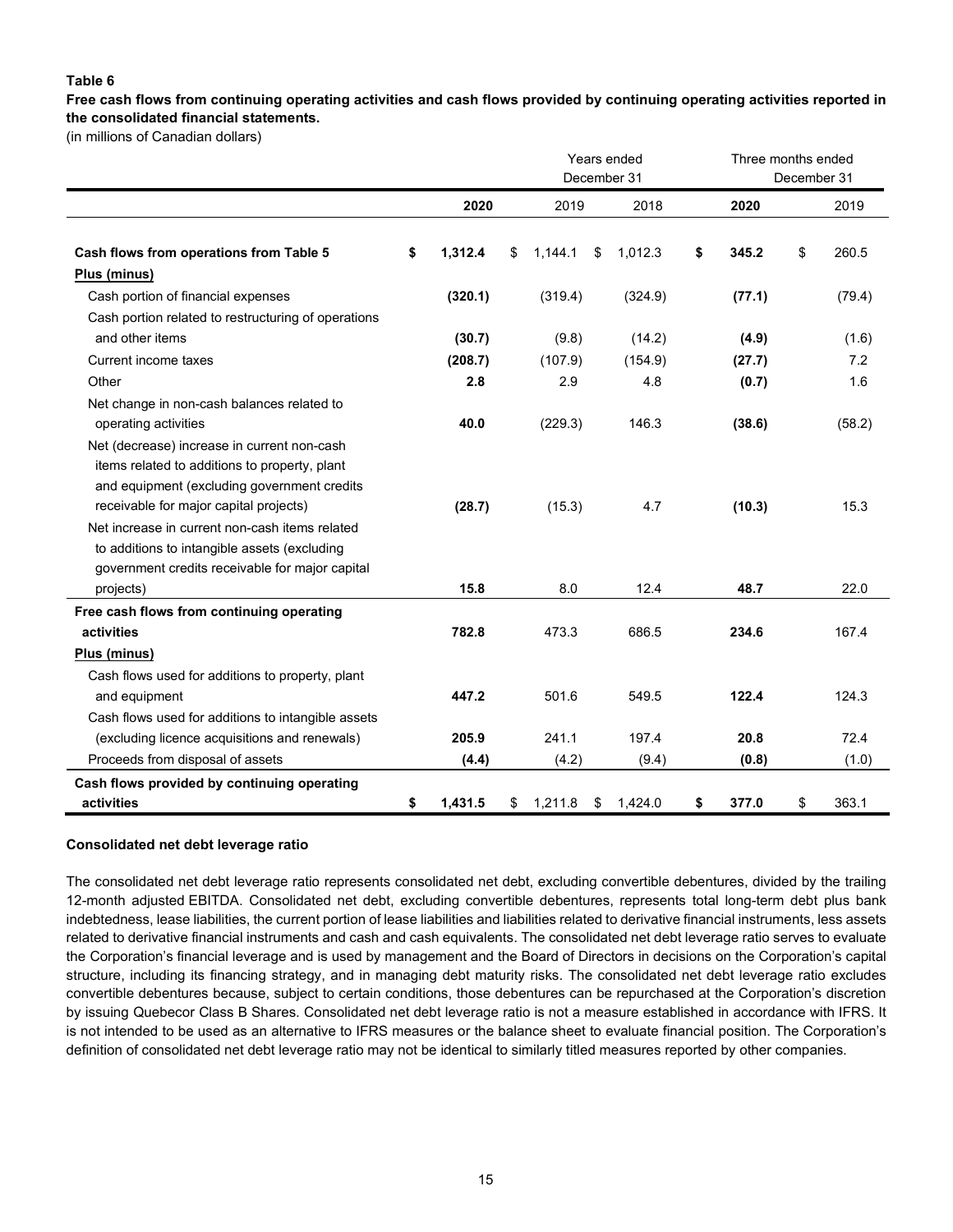Table 7 provides the calculation of consolidated net debt leverage ratio and the reconciliation to balance sheet items reported in Quebecor's consolidated financial statements.

#### **Table 7 Consolidated net debt leverage ratio** (in millions of Canadian dollars)

|                                                         | Dec. 31,<br>2020 | Dec. 31,<br>2019 | Dec. 31,<br>2018 |
|---------------------------------------------------------|------------------|------------------|------------------|
| Total long-term debt <sup>1</sup>                       | \$<br>5,786.4    | \$<br>5,986.1    | \$<br>6,461.7    |
|                                                         |                  |                  |                  |
| Plus (minus):                                           |                  |                  |                  |
| Lease liabilities                                       | 139.0            | 106.6            | 108.4            |
| Current portion of lease liabilities                    | 34.3             | 31.3             | 36.0             |
| <b>Bank indebtedness</b>                                | 1.7              | 29.4             | 24.3             |
| Assets related to derivative financial instruments      | (625.5)          | (679.8)          | (887.0)          |
| Liabilities related to derivative financial instruments | 28.4             | 2.1              |                  |
| Cash and cash equivalents                               | (136.7)          | (14.0)           | (21.0)           |
| Consolidated net debt excluding convertible debentures  | 5,227.6          | 5,461.7          | 5,722.4          |
| Divided by:                                             |                  |                  |                  |
| Trailing 12-month adjusted EBITDA                       | 1,952.6<br>\$    | \$<br>1,879.5    | 1,776.3<br>\$    |
| Consolidated net debt leverage ratio                    | 2.68x            | 2.91x            | 3.22x            |

<sup>1</sup> Excluding changes in the fair value of long-term debt related to hedged interest rate risk and financing fees.

### **KEY PERFORMANCE INDICATORS**

#### **Revenue-generating unit**

The Corporation uses RGU, an industry metric, as a key performance indicator. An RGU represents, as the case may be, subscriptions to the Internet access, television and Club illico services, and subscriber connections to the mobile and wireline telephony services. RGU is not a measurement that is consistent with IFRS and the Corporation's definition and calculation of RGU may not be the same as identically titled measurements reported by other companies or published by public authorities.

#### **Average billing per unit**

The Corporation uses ABPU, an industry metric, as a key performance indicator. This indicator is used to measure monthly average subscription billing per RGU. ABPU is not a measurement that is consistent with IFRS and the Corporation's definition and calculation of ABPU may not be the same as identically titled measurements reported by other companies.

Mobile ABPU is calculated by dividing the average subscription billing for mobile telephony services by the average number of mobile RGUs during the applicable period, and then dividing the resulting amount by the number of months in the applicable period.

Total ABPU is calculated by dividing the combined average subscription billing for Internet access, television, Club illico, mobile and wireline telephony services by the total average number of RGUs from Internet access, television, mobile and wireline telephony services during the applicable period, and then dividing the resulting amount by the number of months in the applicable period.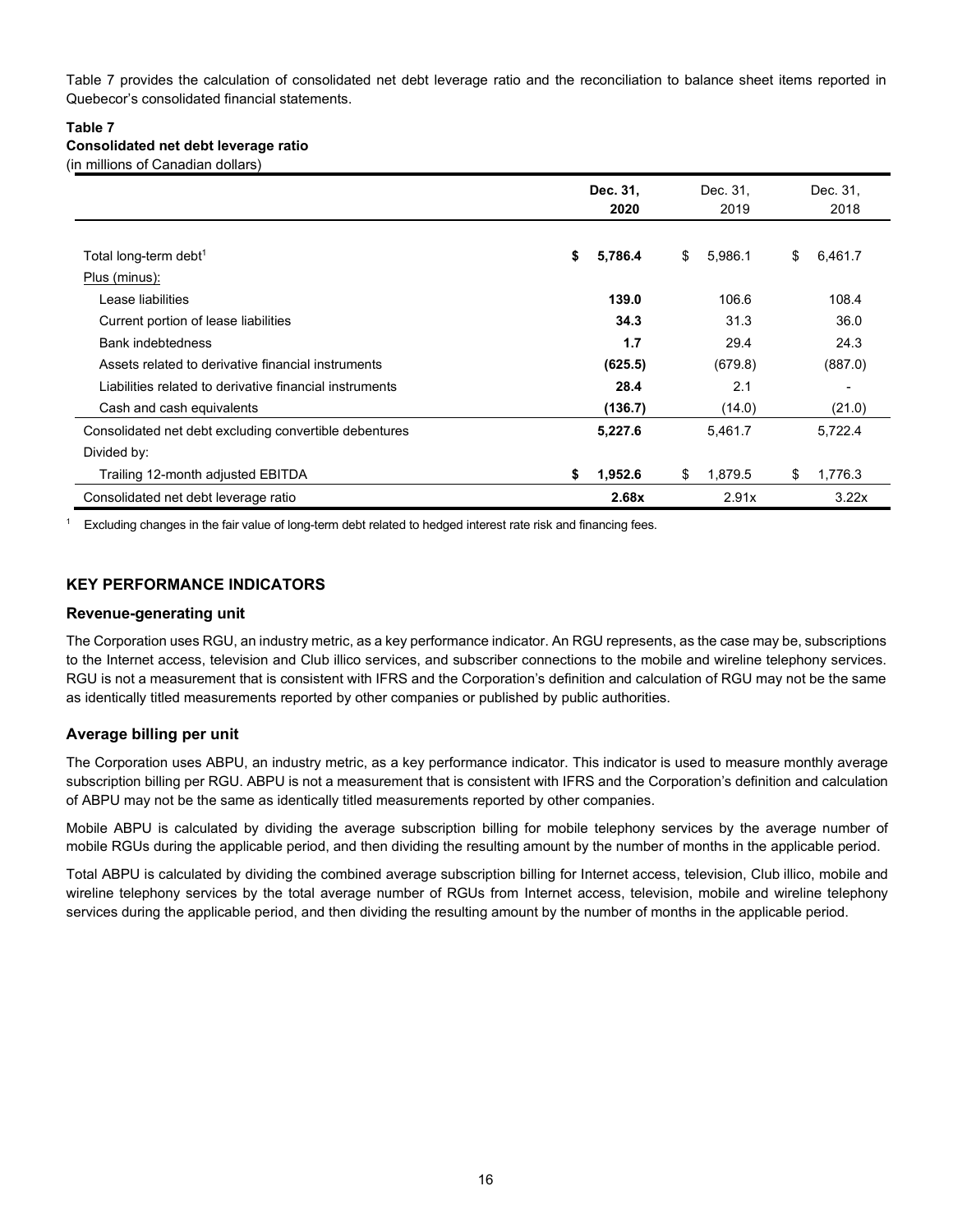## **QUEBECOR INC. CONSOLIDATED STATEMENTS OF INCOME**

| (in millions of Canadian dollars, except for earnings per share data)<br>(unaudited)                                                                                                |                                        | Three months ended<br>December 31 | Twelve months ended<br>December 31      |    |                                             |    |                                           |  |
|-------------------------------------------------------------------------------------------------------------------------------------------------------------------------------------|----------------------------------------|-----------------------------------|-----------------------------------------|----|---------------------------------------------|----|-------------------------------------------|--|
|                                                                                                                                                                                     | 2020                                   |                                   | 2019                                    |    | 2020                                        |    | 2019                                      |  |
| <b>Revenues</b>                                                                                                                                                                     | \$<br>1,146.8                          | \$                                | 1,136.2                                 | \$ | 4,317.8                                     | \$ | 4,293.8                                   |  |
| Employee costs<br>Purchase of goods and services<br>Depreciation and amortization<br><b>Financial expenses</b><br>Loss (gain) on valuation and translation of financial instruments | 164.3<br>455.7<br>213.5<br>79.1<br>0.9 |                                   | 184.2<br>457.5<br>186.3<br>81.4<br>14.6 |    | 635.5<br>1.729.7<br>803.2<br>328.2<br>(8.0) |    | 700.8<br>1.713.5<br>750.4<br>327.5<br>6.5 |  |
| Restructuring of operations and other items<br>Income before income taxes                                                                                                           | 6.1<br>227.2                           |                                   | 1.6<br>210.6                            |    | 39.2<br>790.0                               |    | 28.6<br>766.5                             |  |
| Income taxes (recovery):<br>Current<br>Deferred                                                                                                                                     | 27.7<br>30.4                           |                                   | (7.2)<br>67.5                           |    | 208.7<br>(2.9)                              |    | 107.9<br>97.8                             |  |
|                                                                                                                                                                                     | 58.1                                   |                                   | 60.3                                    |    | 205.8                                       |    | 205.7                                     |  |
| Income from continuing operations                                                                                                                                                   | 169.1                                  |                                   | 150.3                                   |    | 584.2                                       |    | 560.8                                     |  |
| (Loss) income from discontinued operations                                                                                                                                          | (0.6)                                  |                                   |                                         |    | 33.2                                        |    | 97.5                                      |  |
| Net income                                                                                                                                                                          | \$<br>168.5                            | \$                                | 150.3                                   | \$ | 617.4                                       | \$ | 658.3                                     |  |
| Income from continuing operations attributable to<br>Shareholders<br>Non-controlling interests                                                                                      | \$<br>160.4<br>8.7                     | \$                                | 145.1<br>5.2                            | \$ | 574.0<br>10.2                               | \$ | 555.3<br>5.5                              |  |
| Net income attributable to<br>Shareholders<br>Non-controlling interests                                                                                                             | \$<br>159.8<br>8.7                     | \$                                | 145.1<br>5.2                            | \$ | 607.2<br>10.2                               | \$ | 652.8<br>5.5                              |  |
| Earnings per share attributable to shareholders<br>Basic:                                                                                                                           |                                        |                                   |                                         |    |                                             |    |                                           |  |
| From continuing operations<br>From discontinued operations<br>Net income                                                                                                            | \$<br>0.64<br>0.64                     | \$                                | 0.57<br>0.57                            | \$ | 2.28<br>0.13<br>2.41                        | \$ | 2.17<br>0.38<br>2.55                      |  |
| Diluted:<br>From continuing operations<br>From discontinued operations<br>Net income                                                                                                | 0.64<br>0.64                           |                                   | 0.57<br>0.57                            |    | 2.22<br>0.13<br>2.35                        |    | 2.17<br>0.38<br>2.55                      |  |
|                                                                                                                                                                                     |                                        |                                   |                                         |    |                                             |    |                                           |  |
| Weighted average number of shares outstanding (in millions)<br>Weighted average number of diluted shares (in millions)                                                              | 249.1<br>253.8                         |                                   | 254.8<br>255.0                          |    | 251.6<br>256.3                              |    | 255.6<br>255.8                            |  |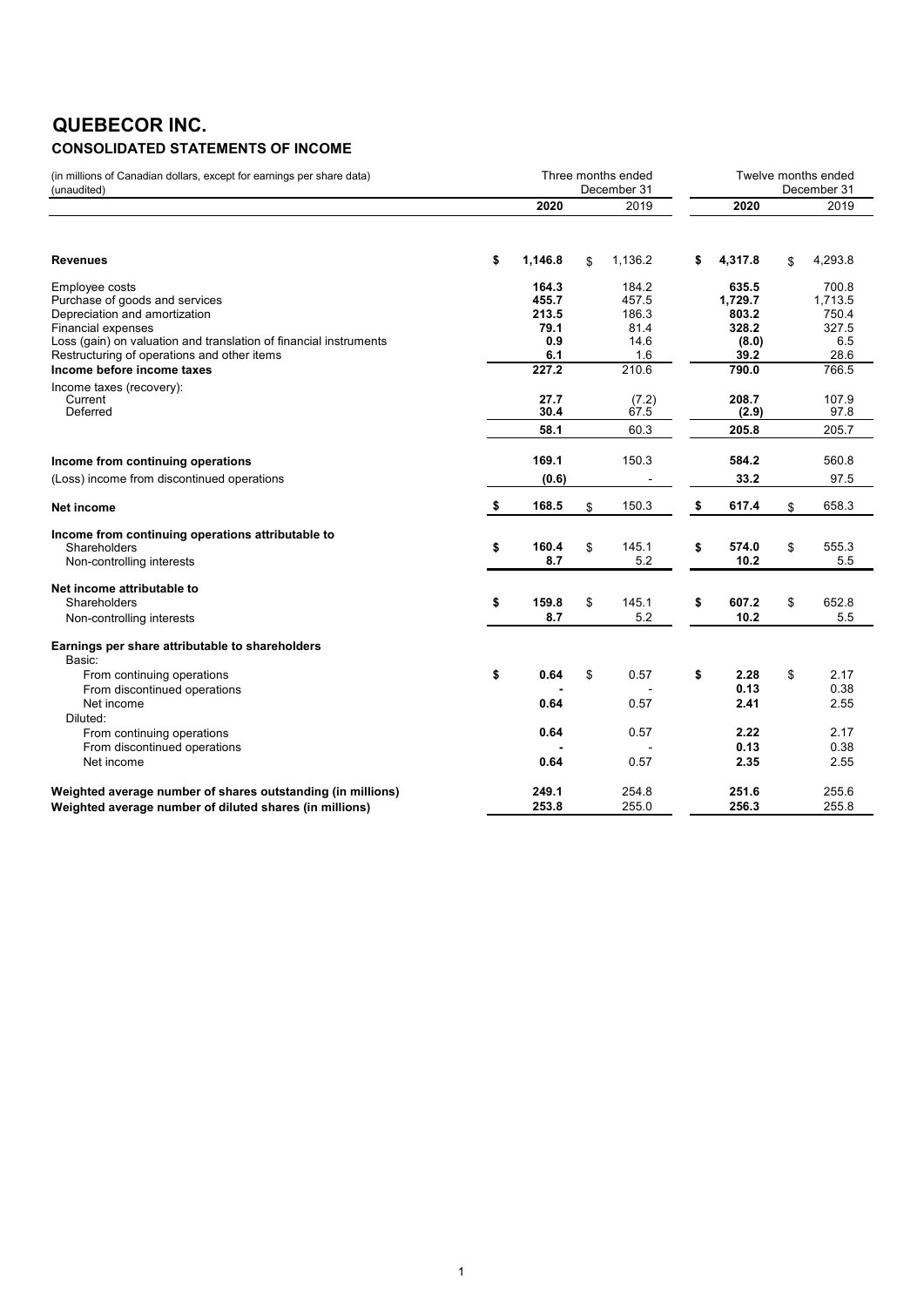# **QUEBECOR INC.**

### **CONSOLIDATED STATEMENTS OF COMPREHENSIVE INCOME**

| (in millions of Canadian dollars)<br>(unaudited)                                                                                                                                                          |                     | Three months ended<br>December 31 | Twelve months ended<br>December 31 |                |    |                |  |  |  |
|-----------------------------------------------------------------------------------------------------------------------------------------------------------------------------------------------------------|---------------------|-----------------------------------|------------------------------------|----------------|----|----------------|--|--|--|
|                                                                                                                                                                                                           | 2020                | 2019                              |                                    | 2020           |    | 2019           |  |  |  |
| Income from continuing operations                                                                                                                                                                         | \$<br>169.1         | \$<br>150.3                       | \$                                 | 584.2          | \$ | 560.8          |  |  |  |
| Other comprehensive (loss) income from continuing operations:                                                                                                                                             |                     |                                   |                                    |                |    |                |  |  |  |
| Items that may be reclassified to income:<br>Cash flow hedges:<br>(Loss) gain on valuation of derivative financial instruments<br>Deferred income taxes<br>Items that will not be reclassified to income: | (36.0)<br>8.9       | 2.2<br>1.9                        |                                    | (17.1)<br>6.4  |    | 73.8<br>(2.8)  |  |  |  |
| Defined benefit plans:<br>Re-measurement gain (loss)<br>Deferred income taxes                                                                                                                             | 2.3<br>(0.1)        | (70.1)<br>18.7                    |                                    | (84.7)<br>22.5 |    | (70.1)<br>18.7 |  |  |  |
| Reclassification to income:<br>Gain related to cash flow hedges<br>Deferred income taxes                                                                                                                  |                     |                                   |                                    |                |    | (1.1)<br>0.7   |  |  |  |
|                                                                                                                                                                                                           | (24.9)              | (47.3)                            |                                    | (72.9)         |    | 19.2           |  |  |  |
| Comprehensive income from continuing operations                                                                                                                                                           | 144.2               | 103.0                             |                                    | 511.3          |    | 580.0          |  |  |  |
| (Loss) income from discontinued operations                                                                                                                                                                | (0.6)               |                                   |                                    | 33.2           |    | 97.5           |  |  |  |
| <b>Comprehensive income</b>                                                                                                                                                                               | \$<br>143.6         | \$<br>103.0                       | \$                                 | 544.5          | \$ | 677.5          |  |  |  |
| Comprehensive income from continuing operations attributable to<br>Shareholders<br>Non-controlling interests                                                                                              | \$<br>133.9<br>10.3 | \$<br>97.2<br>5.8                 | \$                                 | 504.2<br>7.1   | \$ | 573.9<br>6.1   |  |  |  |
| Comprehensive income attributable to<br>Shareholders<br>Non-controlling interests                                                                                                                         | \$<br>133.3<br>10.3 | \$<br>97.2<br>5.8                 | \$                                 | 537.4<br>7.1   | \$ | 671.4<br>6.1   |  |  |  |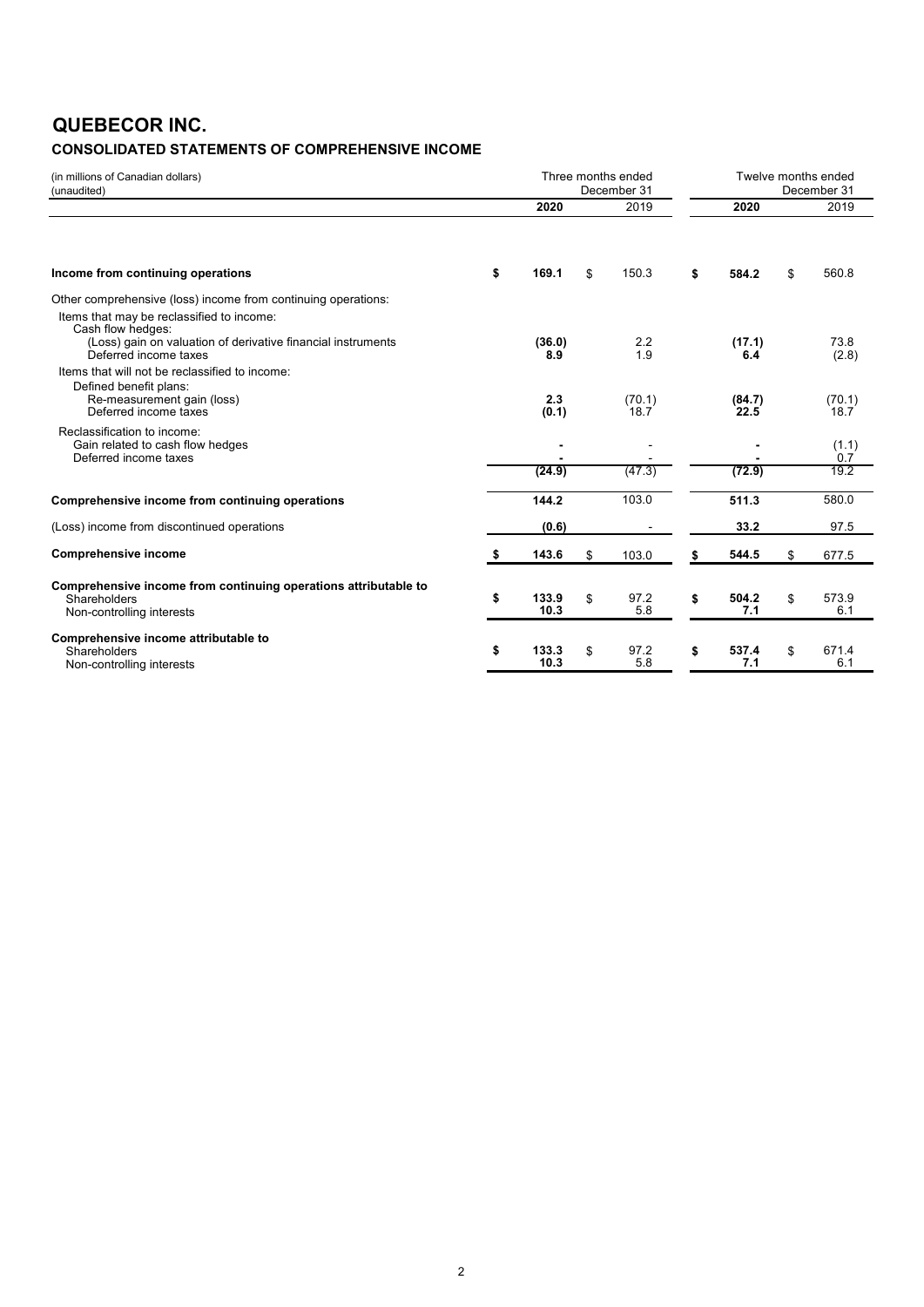### **QUEBECOR INC. SEGMENTED INFORMATION**

(in millions of Canadian dollars) (unaudited)

|                                                                                                                                                                  |                         |              | Three months ended December 31, 2020       |                                          |                             |
|------------------------------------------------------------------------------------------------------------------------------------------------------------------|-------------------------|--------------|--------------------------------------------|------------------------------------------|-----------------------------|
|                                                                                                                                                                  | Telecommuni-<br>cations | Media        | <b>Sports</b><br>and<br>Enter-<br>tainment | Head<br>office<br>and Inter-<br>segments | Total                       |
| Revenues                                                                                                                                                         | \$<br>940.9             | \$<br>185.8  | \$<br>48.8                                 | \$<br>(28.7)                             | \$<br>1,146.8               |
| Employee costs<br>Purchase of goods and services                                                                                                                 | 98.8<br>360.4           | 52.2<br>88.0 | 8.7<br>38.0                                | 4.6<br>(30.7)                            | 164.3<br>455.7              |
| Adjusted EBITDA <sup>1</sup>                                                                                                                                     | 481.7                   | 45.6         | 2.1                                        | (2.6)                                    | 526.8                       |
| Depreciation and amortization<br>Financial expenses<br>Loss on valuation and translation of financial instruments<br>Restructuring of operations and other items |                         |              |                                            |                                          | 213.5<br>79.1<br>0.9<br>6.1 |
| Income before income taxes                                                                                                                                       |                         |              |                                            |                                          | \$<br>227.2                 |
| Cash flows used for                                                                                                                                              |                         |              |                                            |                                          |                             |
| Additions to property, plant and equipment                                                                                                                       | \$<br>117.0             | \$<br>4.7    | \$<br>0.4                                  | \$<br>0.3                                | \$<br>122.4                 |
| Additions to intangible assets                                                                                                                                   | 14.4                    | 5.1          | 0.5                                        | 0.8                                      | 20.8                        |

#### Three months ended December 31, 2019

|                                                                                                                                                                         | Telecommuni-<br>cations | Media         | Sports<br>and<br>Enter-<br>tainment | Head<br>office<br>and Inter-<br>segments | Total                        |
|-------------------------------------------------------------------------------------------------------------------------------------------------------------------------|-------------------------|---------------|-------------------------------------|------------------------------------------|------------------------------|
| Revenues                                                                                                                                                                | \$<br>908.6             | \$<br>208.0   | \$<br>54.7                          | \$<br>(35.1)                             | \$<br>1,136.2                |
| Employee costs<br>Purchase of goods and services                                                                                                                        | 106.8<br>339.1          | 57.8<br>114.9 | 9.5<br>42.6                         | 10.1<br>(39.1)                           | 184.2<br>457.5               |
| Adjusted EBITDA <sup>1</sup>                                                                                                                                            | 462.7                   | 35.3          | 2.6                                 | (6.1)                                    | 494.5                        |
| Depreciation and amortization<br><b>Financial expenses</b><br>Loss on valuation and translation of financial instruments<br>Restructuring of operations and other items |                         |               |                                     |                                          | 186.3<br>81.4<br>14.6<br>1.6 |
| Income before income taxes                                                                                                                                              |                         |               |                                     |                                          | \$<br>210.6                  |
| Cash flows used for                                                                                                                                                     |                         |               |                                     |                                          |                              |
| Additions to property, plant and equipment                                                                                                                              | \$<br>115.6             | \$<br>8.1     | \$<br>0.2                           | \$<br>0.4                                | \$<br>124.3                  |
| Additions to intangible assets                                                                                                                                          | 65.7                    | 5.7           | 0.6                                 | 0.4                                      | 72.4                         |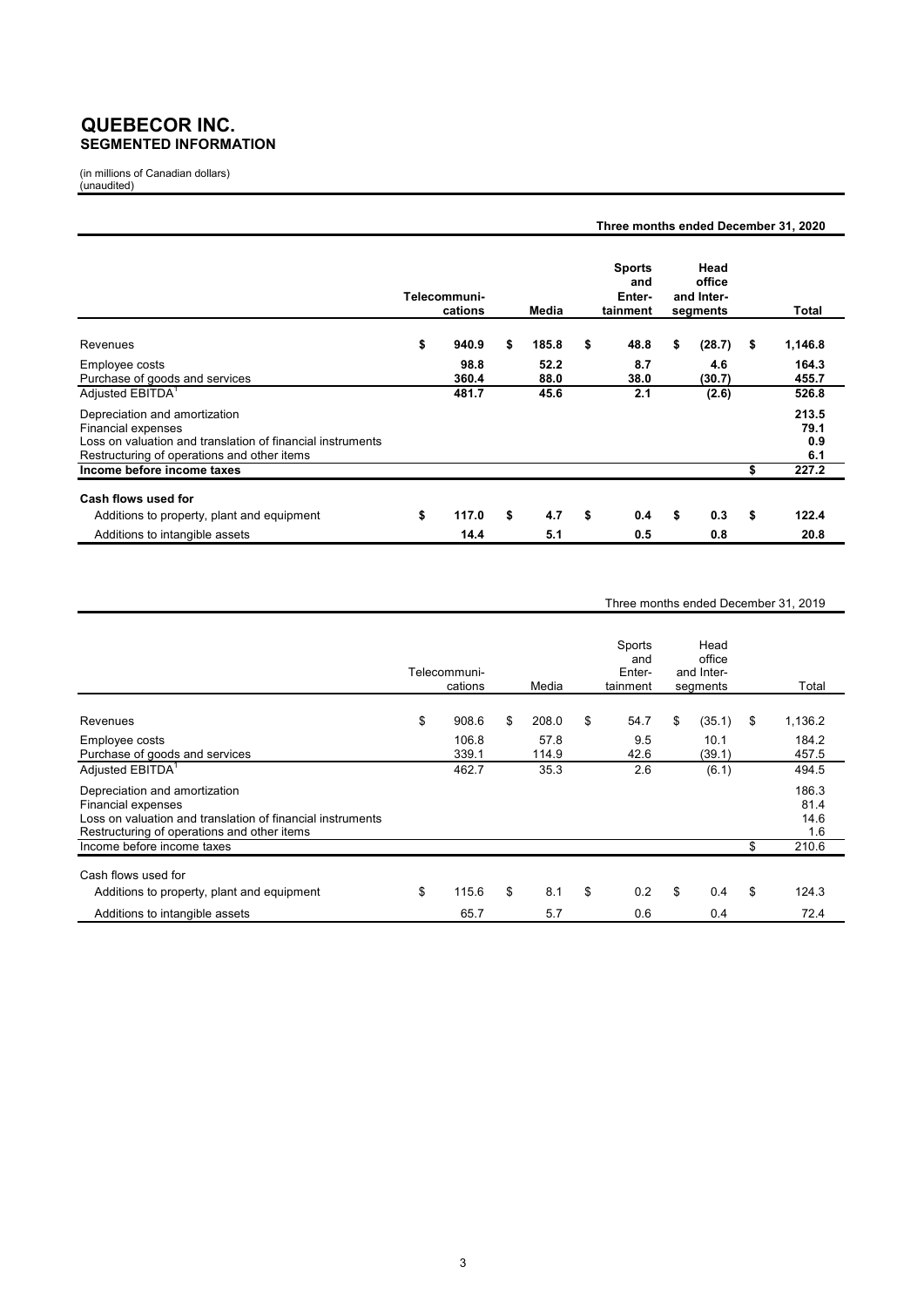### **QUEBECOR INC. SEGMENTED INFORMATION (continued)**

(in millions of Canadian dollars) (unaudited)

|                                                                                                                                                                  |                         |                | Twelve months ended December 31, 2020      |                                          |      |                                 |
|------------------------------------------------------------------------------------------------------------------------------------------------------------------|-------------------------|----------------|--------------------------------------------|------------------------------------------|------|---------------------------------|
|                                                                                                                                                                  | Telecommuni-<br>cations | Media          | <b>Sports</b><br>and<br>Enter-<br>tainment | Head<br>office<br>and Inter-<br>segments |      | Total                           |
| Revenues                                                                                                                                                         | \$<br>3,622.6           | \$<br>650.5    | \$<br>158.0                                | \$<br>(113.3)                            | - \$ | 4,317.8                         |
| Employee costs<br>Purchase of goods and services                                                                                                                 | 403.8<br>1,354.4        | 176.7<br>391.6 | 30.3<br>119.0                              | 24.7<br>(135.3)                          |      | 635.5<br>1,729.7                |
| Adjusted EBITDA <sup>1</sup>                                                                                                                                     | 1,864.4                 | 82.2           | 8.7                                        | (2.7)                                    |      | 1,952.6                         |
| Depreciation and amortization<br>Financial expenses<br>Gain on valuation and translation of financial instruments<br>Restructuring of operations and other items |                         |                |                                            |                                          |      | 803.2<br>328.2<br>(8.0)<br>39.2 |
| Income before income taxes                                                                                                                                       |                         |                |                                            |                                          | \$   | 790.0                           |
| Cash flows used for<br>Additions to property, plant and equipment                                                                                                | \$<br>429.3             | \$<br>15.9     | \$<br>0.6                                  | \$<br>1.4                                | \$   | 447.2                           |
| Additions to intangible assets                                                                                                                                   | 180.1                   | 22.1           | 2.8                                        | 0.9                                      |      | 205.9                           |

#### Twelve months ended December 31, 2019

|                                                                                                                                                                         | Telecommuni-<br>cations | Media          | Sports<br>and<br>Enter-<br>tainment | Head<br>office<br>and Inter-<br>segments | Total                         |
|-------------------------------------------------------------------------------------------------------------------------------------------------------------------------|-------------------------|----------------|-------------------------------------|------------------------------------------|-------------------------------|
| Revenues                                                                                                                                                                | \$<br>3,480.4           | \$<br>738.0    | \$<br>192.2                         | \$<br>(116.8)                            | \$<br>4,293.8                 |
| Employee costs<br>Purchase of goods and services                                                                                                                        | 398.6<br>1,278.4        | 228.6<br>434.6 | 38.6<br>146.3                       | 35.0<br>(145.8)                          | 700.8<br>1,713.5              |
| Adjusted EBITDA <sup>1</sup>                                                                                                                                            | 1,803.4                 | 74.8           | 7.3                                 | (6.0)                                    | 1,879.5                       |
| Depreciation and amortization<br><b>Financial expenses</b><br>Loss on valuation and translation of financial instruments<br>Restructuring of operations and other items |                         |                |                                     |                                          | 750.4<br>327.5<br>6.5<br>28.6 |
| Income before income taxes                                                                                                                                              |                         |                |                                     |                                          | \$<br>766.5                   |
| Cash flows used for<br>Additions to property, plant and equipment                                                                                                       | \$<br>476.8             | \$<br>21.8     | \$<br>1.3                           | \$<br>1.7                                | \$<br>501.6                   |
| Additions to intangible assets                                                                                                                                          | 468.0                   | 24.8           | 3.5                                 | 0.6                                      | 496.9                         |

 $1$  The Chief Executive Officer uses adjusted EBITDA as the measure of profit to assess the performance of each segment. Adjusted EBITDA is referred as a non-IFRS measure and is defined as net income before depreciation and amortization, financial expenses, loss (gain) on valuation and translation of financial instruments, restructuring of operations and other items, income taxes and (loss) income from discontinued operations.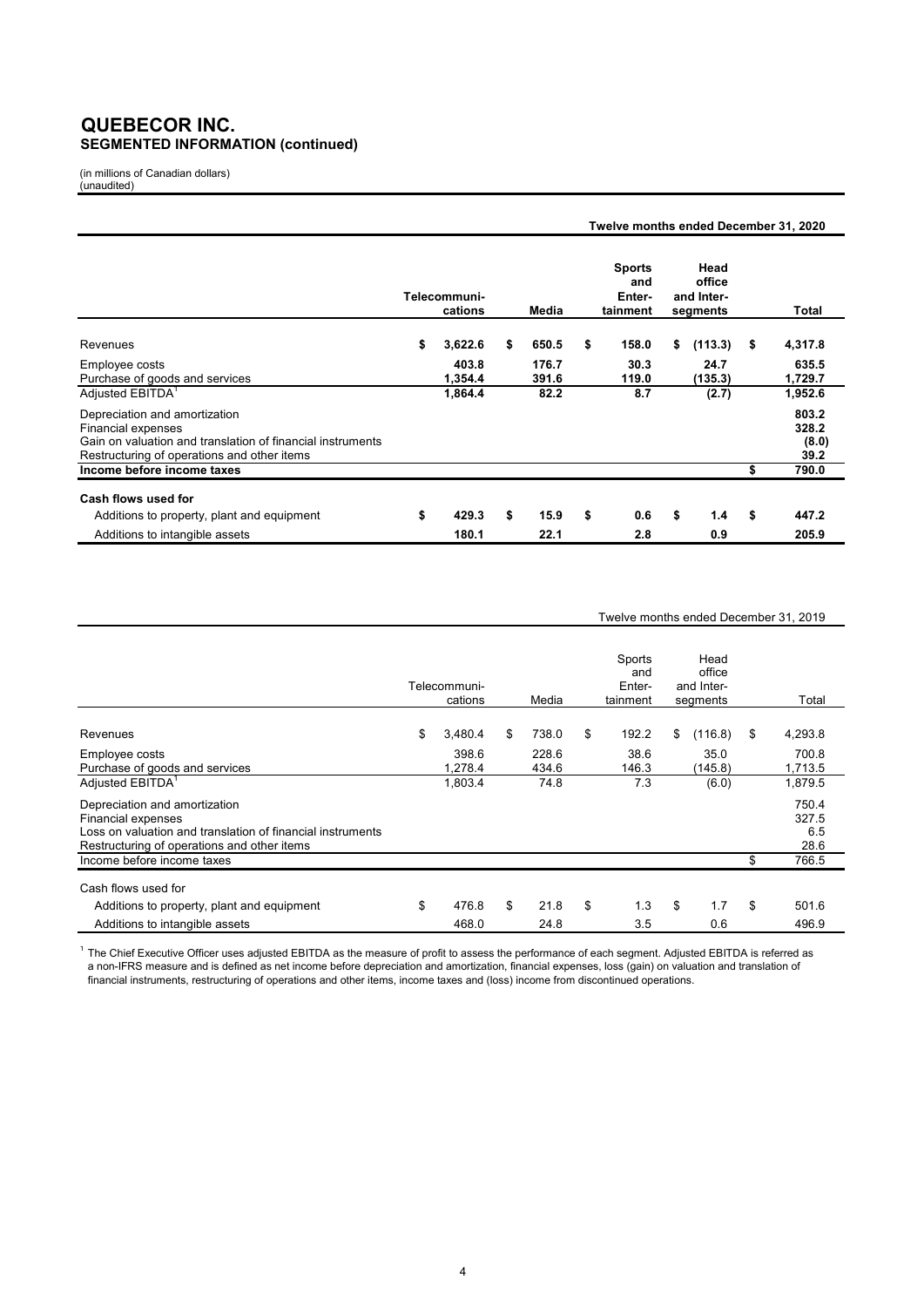#### **QUEBECOR INC. CONSOLIDATED STATEMENTS OF EQUITY**

(in millions of Canadian dollars) (unaudited)

|                                                  |    | Equity attributable to shareholders |                                                   |      |    |                                          |    |                                                        |                                                               |       |    |                    |
|--------------------------------------------------|----|-------------------------------------|---------------------------------------------------|------|----|------------------------------------------|----|--------------------------------------------------------|---------------------------------------------------------------|-------|----|--------------------|
|                                                  |    |                                     | <b>Contributed</b><br>Capital<br>stock<br>surplus |      |    | <b>Retained</b><br>earnings<br>(deficit) |    | <b>Accumulated</b><br>other com-<br>prehensive<br>loss | Equity<br>attributable<br>to non-<br>controlling<br>interests |       |    | Total<br>equity    |
|                                                  |    |                                     |                                                   |      |    |                                          |    |                                                        |                                                               |       |    |                    |
| Balance as of December 31, 2018                  | \$ | 1,065.9                             | \$                                                | 4.7  | \$ | (507.9)                                  | \$ | (82.7)                                                 | \$                                                            | 88.5  | \$ | 568.5              |
| Net income                                       |    |                                     |                                                   |      |    | 652.8                                    |    |                                                        |                                                               | 5.5   |    | 658.3              |
| Other comprehensive income                       |    |                                     |                                                   |      |    |                                          |    | 18.6                                                   |                                                               | 0.6   |    | 19.2               |
| <b>Dividends</b>                                 |    |                                     |                                                   |      |    | (100.3)                                  |    |                                                        |                                                               |       |    | (100.3)            |
| <b>Issuance of Class B Shares</b>                |    | 8.3                                 |                                                   | 12.7 |    |                                          |    |                                                        |                                                               |       |    | 21.0               |
| Repurchase of Class B Shares                     |    | (18.3)                              |                                                   |      |    | (76.3)                                   |    |                                                        |                                                               |       |    | (94.6)             |
| Balance as of December 31, 2019                  |    | 1,055.9                             |                                                   | 17.4 |    | (31.7)                                   |    | (64.1)                                                 |                                                               | 94.6  |    | 1,072.1            |
| Net income                                       |    |                                     |                                                   |      |    | 607.2                                    |    |                                                        |                                                               | 10.2  |    | 617.4              |
| Other comprehensive loss                         |    |                                     |                                                   |      |    |                                          |    | (69.8)                                                 |                                                               | (3.1) |    | (72.9)             |
| <b>Dividends</b><br>Repurchase of Class B Shares |    | (38.1)                              |                                                   |      |    | (201.1)<br>(163.1)                       |    |                                                        |                                                               | (0.2) |    | (201.3)<br>(201.2) |
| Balance as of December 31, 2020                  | S  | 1,017.8                             | \$                                                | 17.4 | s  | 211.3                                    | S  | (133.9)                                                | \$                                                            | 101.5 | \$ | 1,214.1            |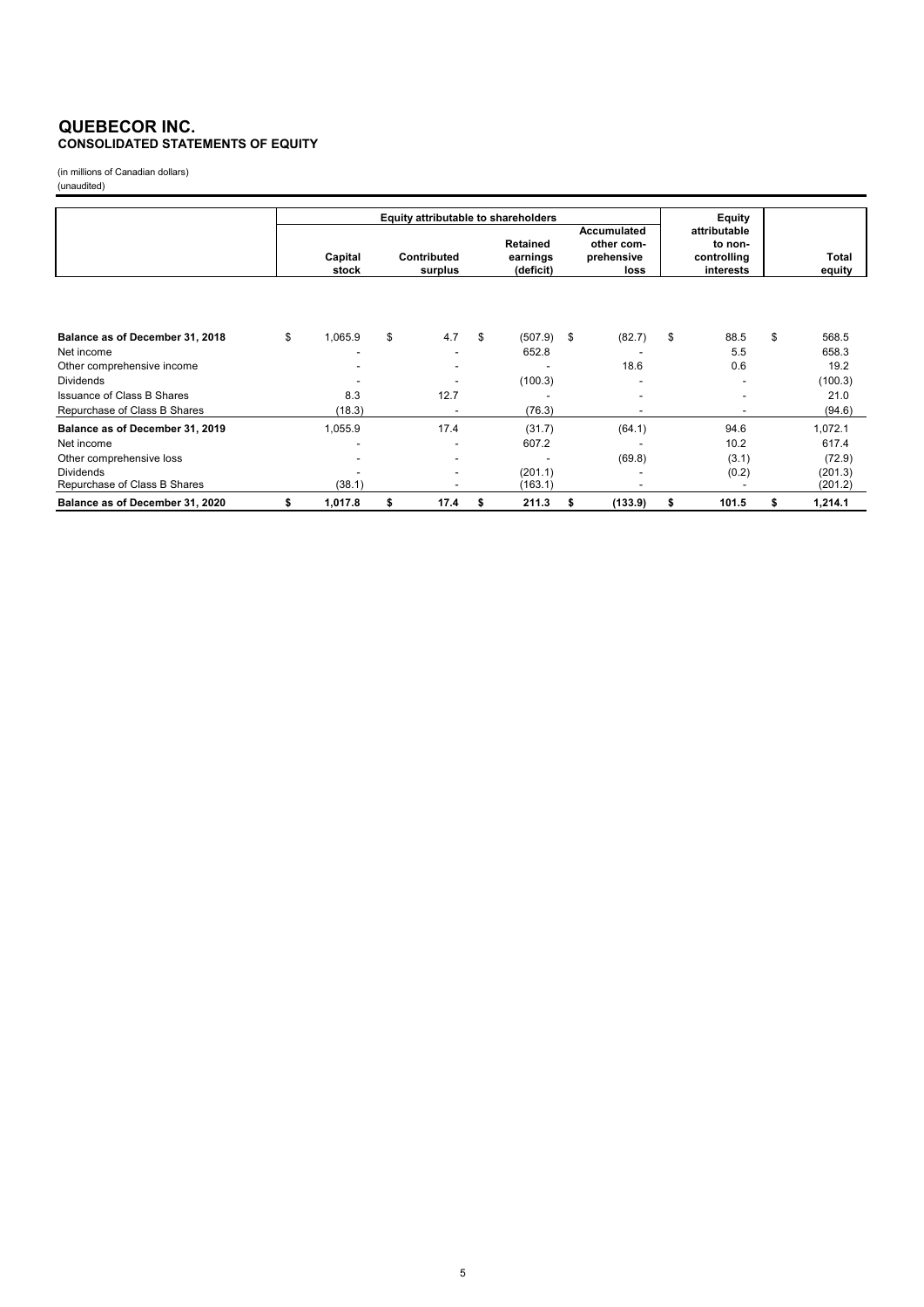# **QUEBECOR INC.**

### **CONSOLIDATED STATEMENTS OF CASH FLOWS**

| (in millions of Canadian dollars)<br>(unaudited)                  | Three months ended<br>December 31 |               |    | Twelve months ended<br>December 31 |    |                |    |                |
|-------------------------------------------------------------------|-----------------------------------|---------------|----|------------------------------------|----|----------------|----|----------------|
|                                                                   |                                   | 2020          |    | 2019                               |    | 2020           |    | 2019           |
|                                                                   |                                   |               |    |                                    |    |                |    |                |
| Cash flows related to operating activities                        |                                   |               |    |                                    |    |                |    |                |
| Income from continuing operations                                 | \$                                | 169.1         | \$ | 150.3                              | \$ | 584.2          | \$ | 560.8          |
| Adjustments for:<br>Depreciation of property, plant and equipment |                                   | 166.8         |    | 148.0                              |    | 622.1          |    | 598.2          |
| Amortization of intangible assets                                 |                                   | 36.2          |    | 29.6                               |    | 143.4          |    | 116.7          |
| Amortization of right-of-use assets                               |                                   | 10.5          |    | 8.7                                |    | 37.7           |    | 35.5           |
| Loss (gain) on valuation and translation of financial instruments |                                   | 0.9           |    | 14.6                               |    | (8.0)          |    | 6.5            |
| Impairment of assets                                              |                                   | 1.2           |    |                                    |    | 8.5            |    | 18.8           |
| Amortization of financing costs                                   |                                   | 2.0           |    | 2.0                                |    | 8.1            |    | 8.1            |
| Deferred income taxes                                             |                                   | 30.4          |    | 67.5                               |    | (2.9)          |    | 97.8           |
| Other                                                             |                                   | (1.5)         |    | 0.6                                |    | (1.6)          |    | (1.3)          |
|                                                                   |                                   | 415.6         |    | 421.3                              |    | 1,391.5        |    | 1.441.1        |
| Net change in non-cash balances related to operating activities   |                                   | (38.6)        |    | (58.2)                             |    | 40.0           |    | (229.3)        |
|                                                                   |                                   |               |    |                                    |    |                |    |                |
| Cash flows provided by continuing operating activities            |                                   | 377.0         |    | 363.1                              |    | 1,431.5        |    | 1,211.8        |
| Cash flows related to investing activities                        |                                   |               |    |                                    |    |                |    |                |
| <b>Business acquisitions</b>                                      |                                   | (36.3)        |    |                                    |    | (47.1)         |    | (35.6)         |
| <b>Business disposals</b>                                         |                                   | 0.2           |    |                                    |    | 0.2            |    | 260.7          |
| Additions to property, plant and equipment                        |                                   | (122.4)       |    | (124.3)                            |    | (447.2)        |    | (501.6)        |
| Additions to intangible assets                                    |                                   | (20.8)        |    | (72.4)                             |    | (205.9)        |    | (496.9)        |
| Proceeds from disposals of assets                                 |                                   | 0.8           |    | 1.0                                |    | 4.4            |    | 4.2            |
| Other                                                             |                                   | 33.1          |    | (5.9)                              |    | (18.3)         |    | (30.9)         |
| Cash flows used in continuing investing activities                |                                   | (145.4)       |    | (201.6)                            |    | (713.9)        |    | (800.1)        |
| Cash flows related to financing activities                        |                                   |               |    |                                    |    |                |    |                |
| Net change in bank indebtedness                                   |                                   | (13.5)        |    | 1.1                                |    | (27.7)         |    | 5.1            |
| Net change under revolving facilities                             |                                   | (2.1)         |    | (870.8)                            |    | (127.0)        |    | (589.5)        |
| Issuance of long-term debt, net of financing fees                 |                                   |               |    | 790.7                              |    |                |    | 790.7          |
| Repayment of long-term debt                                       |                                   | (0.3)         |    | (45.2)                             |    | (1.3)          |    | (488.6)        |
| Repayment of lease liabilities                                    |                                   | (10.6)        |    | (9.5)                              |    | (41.9)         |    | (39.4)         |
| Settlement of hedging contracts                                   |                                   | (0.8)         |    | (0.8)                              |    | (1.6)          |    | 90.0           |
| <b>Issuance of Class B Shares</b>                                 |                                   |               |    | 5.6                                |    |                |    | 8.3            |
| Repurchase of Class B Shares                                      |                                   | (57.8)        |    | (14.1)                             |    | (201.2)        |    | (94.6)         |
| <b>Dividends</b>                                                  |                                   | (49.8)        |    | (28.7)                             |    | (201.1)        |    | (100.3)        |
| Dividends paid to non-controlling interests                       |                                   |               |    |                                    |    | (0.2)          |    |                |
| Cash flows used in continuing financing activities                |                                   | (134.9)       |    | (171.7)                            |    | (602.0)        |    | (418.3)        |
| Cash flows provided by (used in) continuing operations            |                                   | 96.7          |    | (10.2)                             |    | 115.6          |    | (6.6)          |
| Cash flows (used in) provided by discontinued operations          |                                   | (0.7)         |    |                                    |    | 7.1            |    | (0.7)          |
| Cash and cash equivalents at beginning of period                  |                                   | 40.7          |    | 24.2                               |    | 14.0           |    | 21.3           |
| Cash and cash equivalents at end of period                        | \$                                | 136.7         | \$ | 14.0                               | \$ | 136.7          | \$ | 14.0           |
|                                                                   |                                   |               |    |                                    |    |                |    |                |
| Cash and cash equivalents consist of                              |                                   |               |    |                                    |    |                |    |                |
| Cash                                                              | \$                                | 135.4         | \$ | 5.1                                | \$ | 135.4          | \$ | 5.1            |
| Cash equivalents                                                  |                                   | 1.3           |    | 8.9                                |    | 1.3            |    | 8.9            |
|                                                                   | \$                                | 136.7         | \$ | 14.0                               | \$ | 136.7          | \$ | 14.0           |
|                                                                   |                                   |               |    |                                    |    |                |    |                |
| Interest and taxes reflected as operating activities              |                                   |               |    |                                    |    |                |    |                |
| Cash interest payments                                            | \$                                | 117.6<br>33.9 | \$ | 103.9<br>3.0                       | \$ | 316.1<br>127.5 | \$ | 307.2<br>238.0 |
| Cash income tax payments (net of refunds)                         |                                   |               |    |                                    |    |                |    |                |